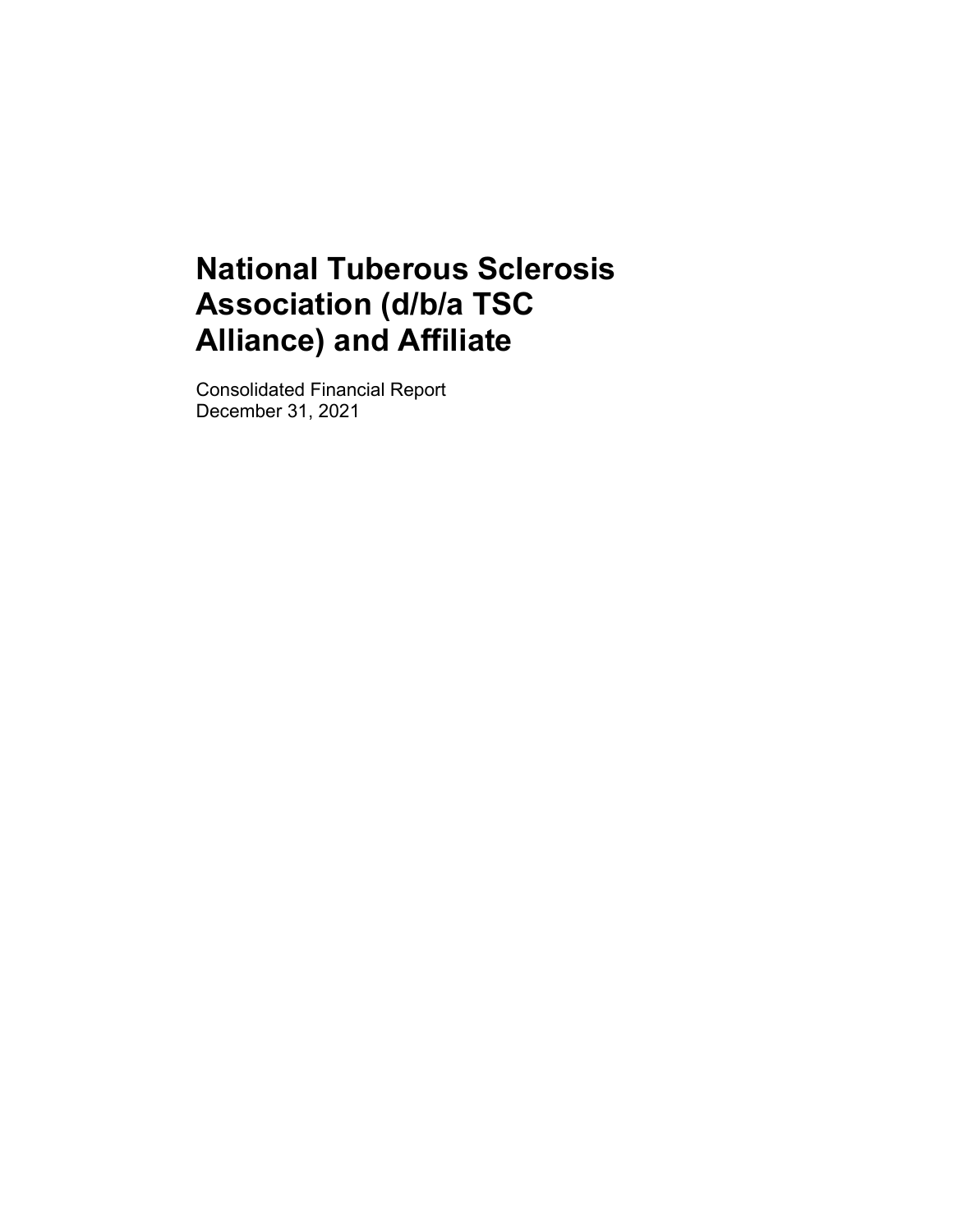# **Contents**

| 1 - 2  |
|--------|
|        |
| 3      |
| 4      |
| $5-6$  |
| 7      |
| $8-26$ |
| 27     |
|        |
| 28     |
| 29     |
|        |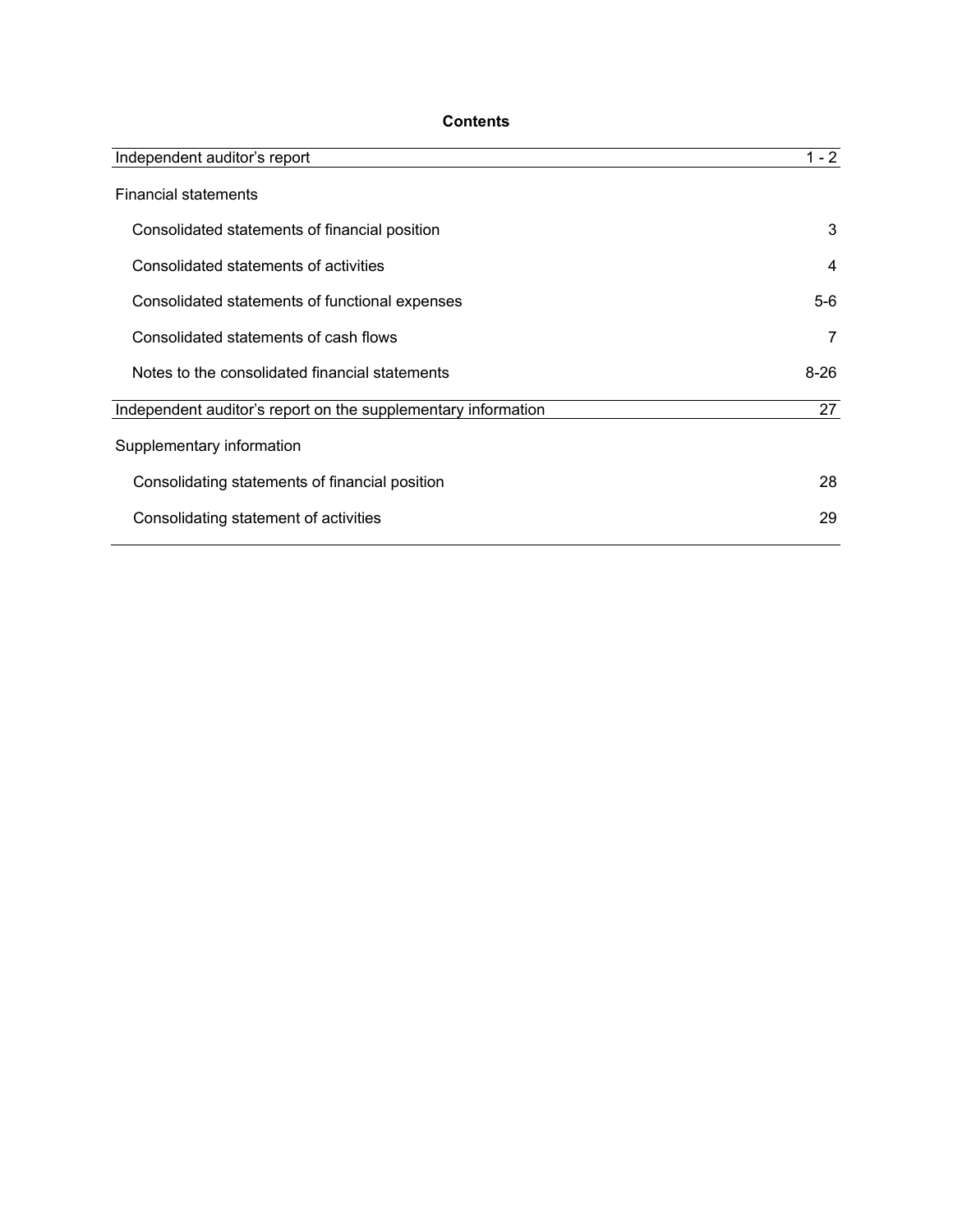

#### **Independent Auditor's Report**

**RSM US LLP** 

Board of Directors National Tuberous Sclerosis Association (d/b/a TSC Alliance)

#### **Opinion**

We have audited the consolidated financial statements of National Tuberous Sclerosis Association (d/b/a TSC Alliance) and Affiliate (collectively, the Alliance), which comprise the consolidated statements of financial position as of December 31, 2021 and 2020, the related consolidated statements of activities, functional expenses and cash flows for the years then ended, and the related notes to the consolidated financial statements (collectively, the financial statements).

In our opinion, the accompanying financial statements present fairly, in all material respects, the financial position of the Alliance as of December 31, 2021 and 2020, and the changes in their net assets and their cash flows for the years then ended in accordance with accounting principles generally accepted in the United States of America.

## **Basis for Opinion**

We conducted our audits in accordance with auditing standards generally accepted in the United States of America (GAAS). Our responsibilities under those standards are further described in the Auditor's Responsibilities for the Audit of the Financial Statements section of our report. We are required to be independent of the Alliance and to meet our other ethical responsibilities, in accordance with the relevant ethical requirements relating to our audits. We believe that the audit evidence we have obtained is sufficient and appropriate to provide a basis for our audit opinion.

#### **Responsibilities of Management for the Financial Statements**

Management is responsible for the preparation and fair presentation of the financial statements in accordance with accounting principles generally accepted in the United States of America, and for the design, implementation, and maintenance of internal control relevant to the preparation and fair presentation of financial statements that are free from material misstatement, whether due to fraud or error.

In preparing the financial statements, management is required to evaluate whether there are conditions or events, considered in the aggregate, that raise substantial doubt about the Alliance's ability to continue as a going concern within one year after the date that the financial statements are issued (or within one year after the date that the financial statements are available to be issued when applicable).

#### **Auditor's Responsibilities for the Audit of the Financial Statements**

Our objectives are to obtain reasonable assurance about whether the financial statements as a whole are free from material misstatement, whether due to fraud or error, and to issue an auditor's report that includes our opinion. Reasonable assurance is a high level of assurance but is not absolute assurance and therefore is not a guarantee that an audit conducted in accordance with GAAS will always detect a material misstatement when it exists. The risk of not detecting a material misstatement resulting from fraud is higher than for one resulting from error, as fraud may involve collusion, forgery, intentional omissions, misrepresentations, or the override of internal control. Misstatements are considered material if there is a substantial likelihood that, individually or in the aggregate, they would influence the judgment made by a reasonable user based on the financial statements.

THE POWER OF BEING UNDERSTOOD AUDIT | TAX | CONSULTING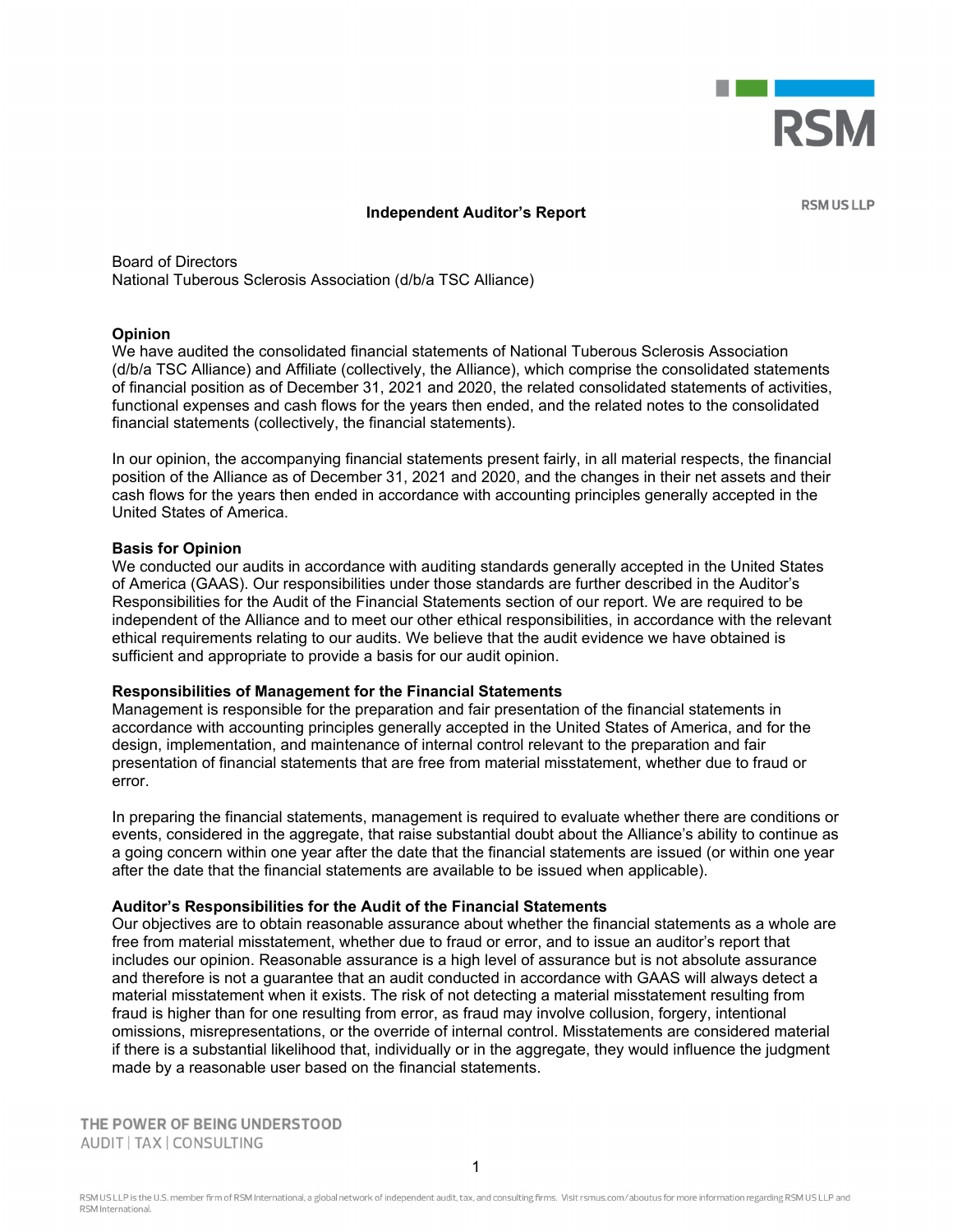In performing an audit in accordance with GAAS, we:

- Exercise professional judgment and maintain professional skepticism throughout the audit.
- Identify and assess the risks of material misstatement of the financial statements, whether due to fraud or error, and design and perform audit procedures responsive to those risks. Such procedures include examining, on a test basis, evidence regarding the amounts and disclosures in the financial statements.
- Obtain an understanding of internal control relevant to the audit in order to design audit procedures that are appropriate in the circumstances, but not for the purpose of expressing an opinion on the effectiveness of the Alliance's internal control. Accordingly, no such opinion is expressed.
- Evaluate the appropriateness of accounting policies used and the reasonableness of significant accounting estimates made by management, as well as evaluate the overall presentation of the financial statements.
- Conclude whether, in our judgment, there are conditions or events, considered in the aggregate, that raise substantial doubt about the Alliance's ability to continue as a going concern for a reasonable period of time.

We are required to communicate with those charged with governance regarding, among other matters, the planned scope and timing of the audit, significant audit findings and certain internal control–related matters that we identified during the audit.

RSM US LLP

Washington, D.C. April 8, 2022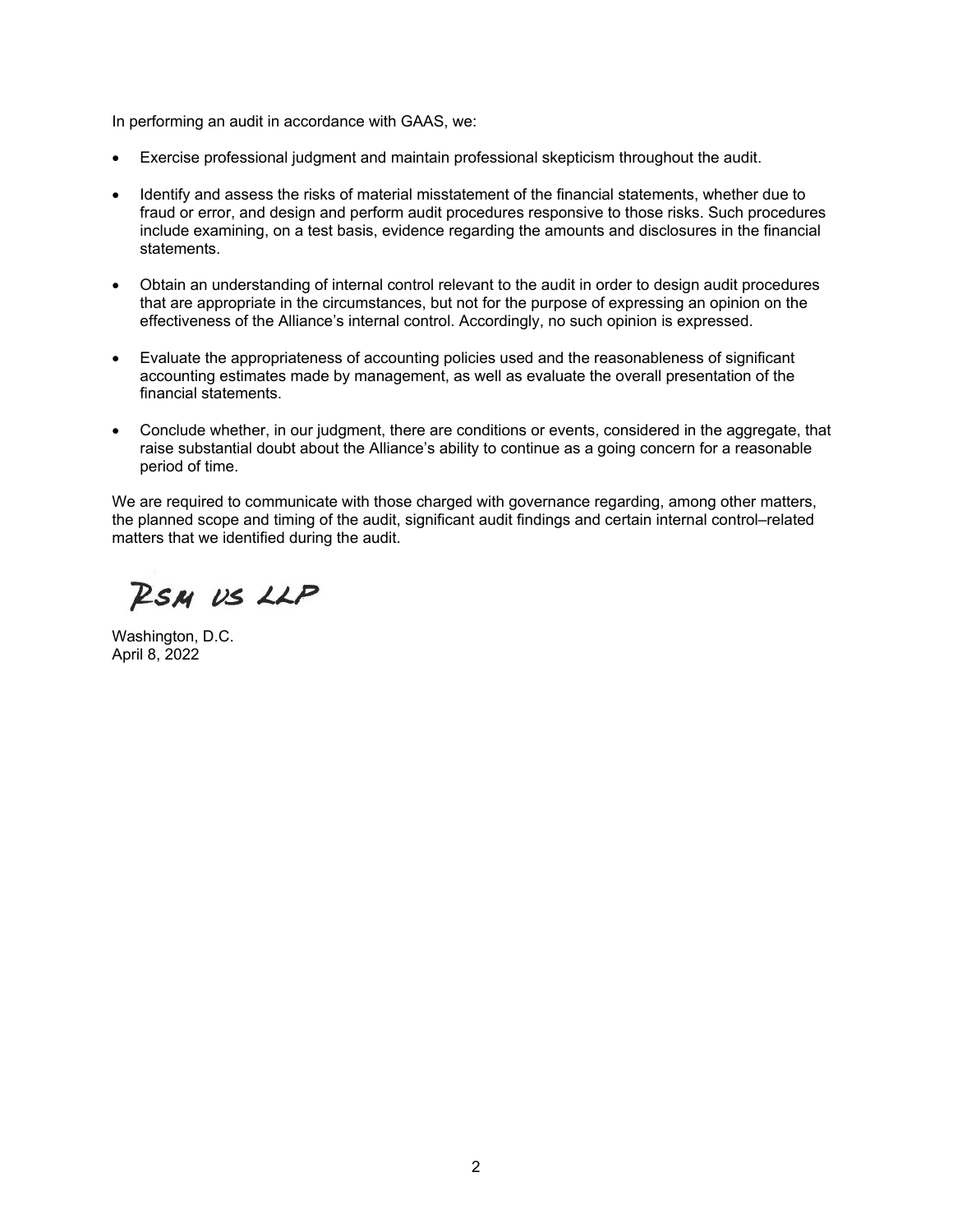# **Consolidated Statements of Financial Position December 31, 2021 and 2020**

|                                             | 2021          | 2020          |
|---------------------------------------------|---------------|---------------|
| <b>Assets</b>                               |               |               |
| Cash and cash equivalents                   | \$2,843,269   | \$2,370,947   |
| Investments                                 | 6,691,013     | 5,913,426     |
| Accounts receivable                         | 99,173        | 113,491       |
| Promises to give, net                       | 2,698,495     | 1,578,285     |
| Prepaid expenses and other assets           | 620,148       | 403,498       |
| Operating lease right of use asset, net     | 778,371       | 833,830       |
| Property and equipment, net                 | 437,169       | 510,367       |
| <b>Total assets</b>                         | \$14,167,638  | \$11,723,844  |
| <b>Liabilities and Net Assets</b>           |               |               |
| Liabilities:                                |               |               |
| Accounts payable and accrued expenses       | \$<br>186,010 | 181,331<br>\$ |
| Accrued compensation                        | 290,487       | 254,553       |
| Deferred revenue                            | 676,798       | 422,226       |
| Operating lease liability, net              | 1,285,691     | 1,336,433     |
| Gift annuity obligations, net               | 119,665       | 66,740        |
| <b>Total liabilities</b>                    | 2,558,651     | 2,261,283     |
| Commitments and contingencies (Note 16)     |               |               |
| Net assets:                                 |               |               |
| Without donor restrictions:                 |               |               |
| Undesignated (deficit)                      | (20, 618)     | 189,609       |
| Board-designated                            | 6,601,224     | 5,764,868     |
| Total net assets without donor restrictions | 6,580,606     | 5,954,477     |
| With donor restrictions                     | 5,028,381     | 3,508,084     |
| <b>Total net assets</b>                     | 11,608,987    | 9,462,561     |
| <b>Total liabilities and net assets</b>     | \$14,167,638  | \$11,723,844  |
|                                             |               |               |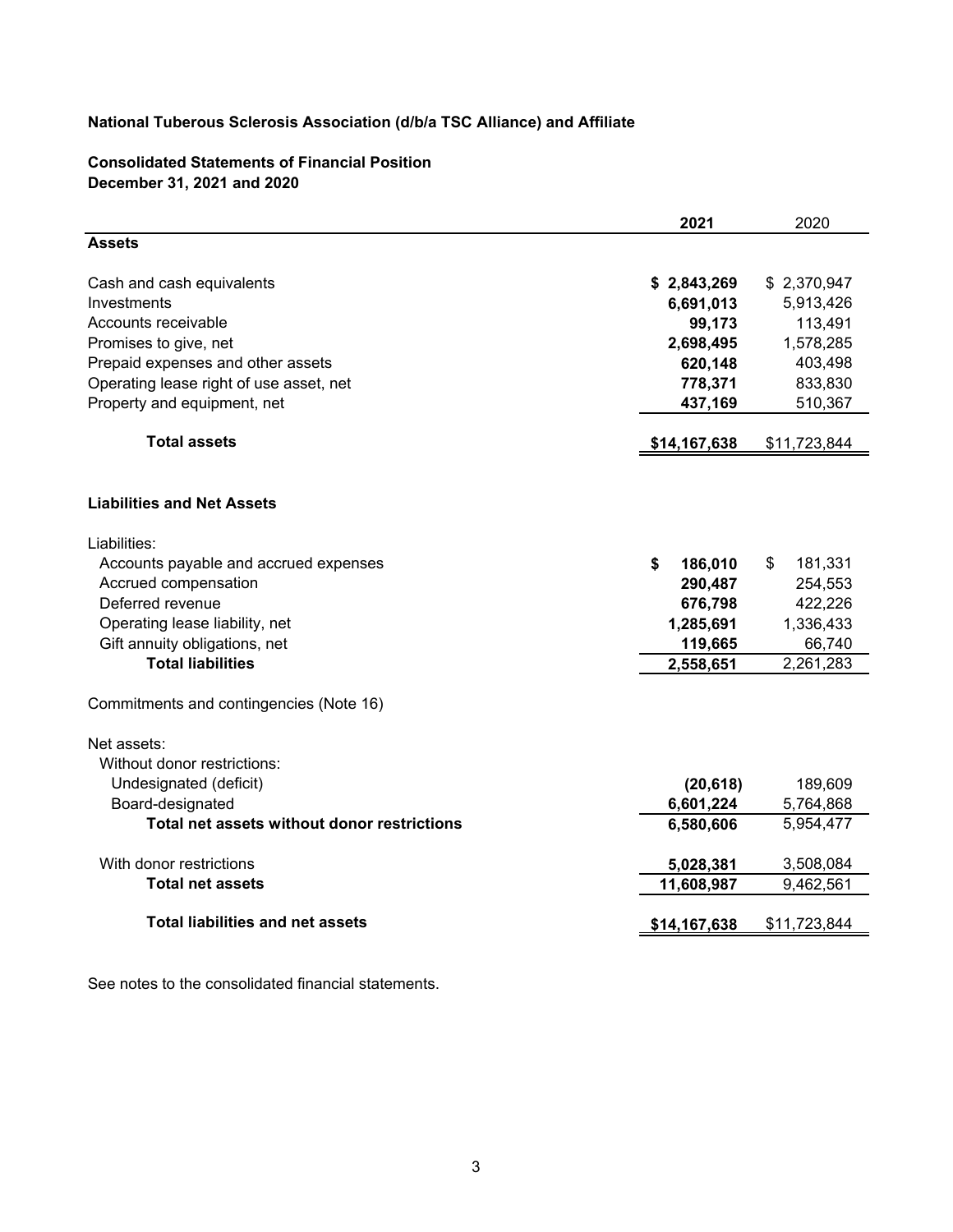# **Consolidated Statements of Activities Years Ended December 31, 2021 and 2020**

|                                                             |                      | 2021                |                 | 2020                 |                          |                 |  |
|-------------------------------------------------------------|----------------------|---------------------|-----------------|----------------------|--------------------------|-----------------|--|
|                                                             | <b>Without Donor</b> | <b>With Donor</b>   |                 | <b>Without Donor</b> | <b>With Donor</b>        |                 |  |
|                                                             | <b>Restrictions</b>  | <b>Restrictions</b> | Total           | Restrictions         | Restrictions             | Total           |  |
| Revenue and support:                                        |                      |                     |                 |                      |                          |                 |  |
| Special events                                              | 1,169,138<br>\$      | \$<br>55,434        | 1,224,572<br>\$ | \$1,160,425          | \$<br>126,886            | 1,287,311<br>\$ |  |
| Costs of direct benefits to donors                          | (46, 439)            |                     | (46, 439)       | (59,986)             |                          | (59,986)        |  |
| Special events, net                                         | 1,122,699            | 55,434              | 1,178,133       | 1,100,439            | 126,886                  | 1,227,325       |  |
| Contributions:                                              |                      |                     |                 |                      |                          |                 |  |
| Individuals, companies and foundations                      | 1,198,857            | 3,330,407           | 4,529,264       | 1,353,452            | 1,422,050                | 2,775,502       |  |
| Memorials and honorariums                                   | 135,221              | 1,018               | 136,239         | 107,148              | 2,949                    | 110,097         |  |
| Federated funding                                           | 54,696               |                     | 54,696          | 38,743               |                          | 38,743          |  |
| Contracts                                                   | 2,120,485            |                     | 2,120,485       | 791,210              |                          | 791,210         |  |
| Interest and dividends                                      | 108,717              | 18,843              | 127,560         | 113,341              | 17,838                   | 131,179         |  |
| Conferences                                                 | 113,777              |                     | 113,777         | 1,475                |                          | 1,475           |  |
| Net assets released from restrictions                       | 2,026,987            | (2,026,987)         |                 | 2,139,948            | (2, 139, 948)            |                 |  |
| <b>Total revenue and support</b>                            | 6,881,439            | 1,378,715           | 8,260,154       | 5,645,756            | (570, 225)               | 5,075,531       |  |
|                                                             |                      |                     |                 |                      |                          |                 |  |
| Expenses:                                                   |                      |                     |                 |                      |                          |                 |  |
| Program services:                                           |                      |                     |                 |                      |                          |                 |  |
| Research                                                    | 3,939,924            |                     | 3,939,924       | 2,591,582            |                          | 2,591,582       |  |
| Family services                                             | 726,768              |                     | 726,768         | 765,051              |                          | 765,051         |  |
| Public health education                                     | 524,284              |                     | 524,284         | 503,125              | $\overline{\phantom{a}}$ | 503,125         |  |
| Government relations                                        | 154,139              |                     | 154,139         | 149,610              |                          | 149,610         |  |
| Professional education                                      | 122,600              |                     | 122,600         | 24,320               |                          | 24,320          |  |
| <b>Total program services</b>                               | 5,467,715            | $\sim$              | 5,467,715       | 4,033,688            | $\overline{a}$           | 4,033,688       |  |
| Supporting services:                                        |                      |                     |                 |                      |                          |                 |  |
| Fundraising                                                 | 990,443              | $\blacksquare$      | 990,443         | 1,085,941            | $\overline{\phantom{a}}$ | 1,085,941       |  |
| Management and general                                      | 549,013              |                     | 549,013         | 517,311              |                          | 517,311         |  |
| <b>Total supporting services</b>                            | 1,539,456            | $\mathbf{r}$        | 1,539,456       | 1,603,252            | $\overline{a}$           | 1,603,252       |  |
|                                                             |                      |                     |                 |                      |                          |                 |  |
| <b>Total expenses</b>                                       | 7,007,171            |                     | 7,007,171       | 5,636,940            |                          | 5,636,940       |  |
| Change in net assets before other item                      | (125, 732)           | 1,378,715           | 1,252,983       | 8,816                | (570, 225)               | (561, 409)      |  |
| Realized and unrealized gain on investments,<br>net of fees | 751,861              | 141,582             | 893,443         | 223,314              | 44,069                   | 267,383         |  |
|                                                             |                      |                     |                 |                      |                          |                 |  |
| Change in net assets                                        | 626,129              | 1,520,297           | 2,146,426       | 232,130              | (526, 156)               | (294, 026)      |  |
| Net assets:                                                 |                      |                     |                 |                      |                          |                 |  |
| Beginning                                                   | 5,954,477            | 3,508,084           | 9,462,561       | 5,722,347            | 4,034,240                | 9,756,587       |  |
| Ending                                                      | 6,580,606<br>\$      | 5,028,381<br>\$     | \$11,608,987    | \$<br>5,954,477      | 3,508,084<br>\$          | \$<br>9,462,561 |  |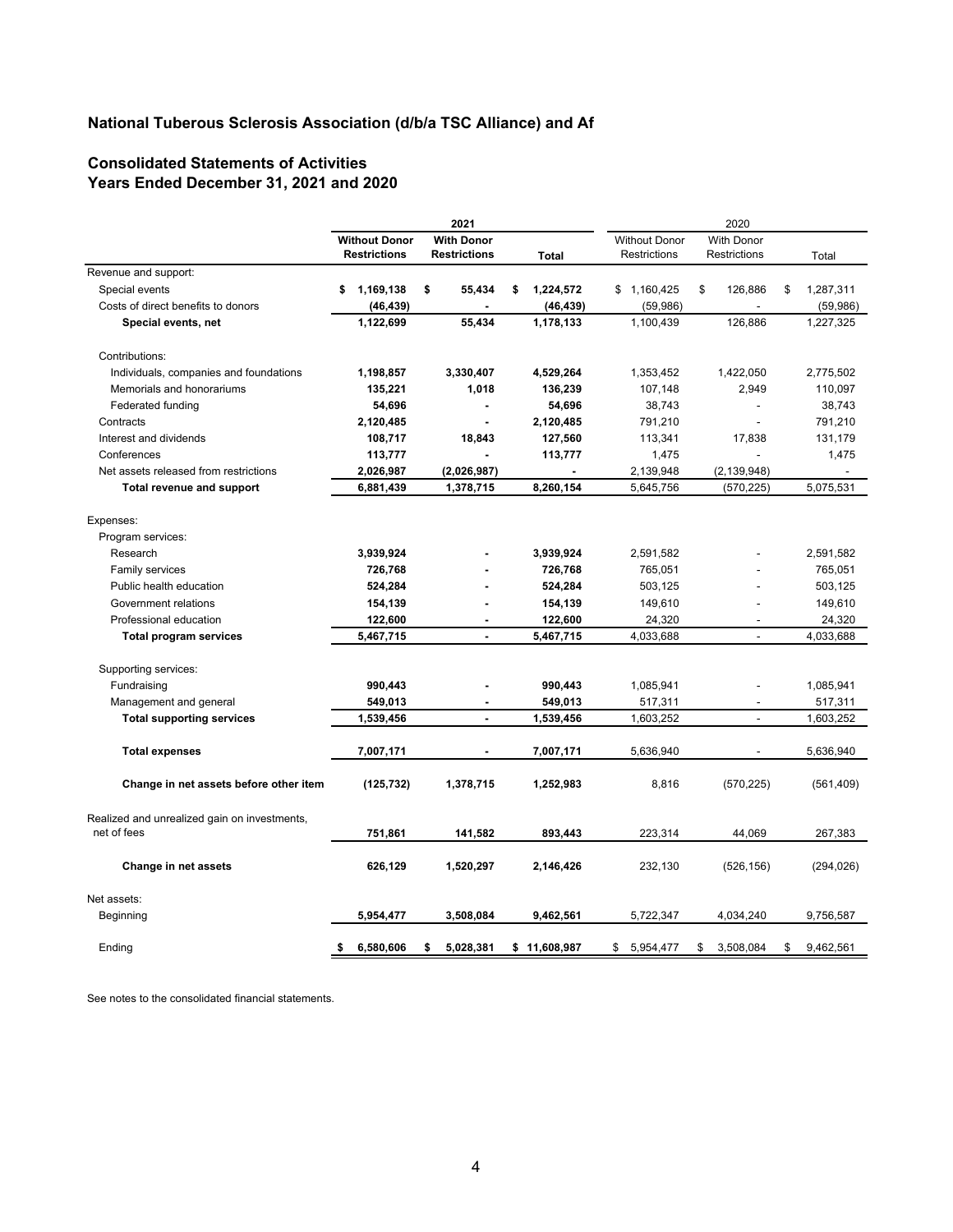**Consolidated Statement of Functional Expenses Year Ended December 31, 2021**

|                                        | <b>Program Services</b> |                 |                      |                  | <b>Supporting Services</b> |                    |                   |             |
|----------------------------------------|-------------------------|-----------------|----------------------|------------------|----------------------------|--------------------|-------------------|-------------|
|                                        |                         | Family          | <b>Public Health</b> | Government       | Professional               |                    | <b>Management</b> |             |
|                                        | Research                | <b>Services</b> | <b>Education</b>     | <b>Relations</b> | <b>Education</b>           | <b>Fundraising</b> | and General       | Total       |
| Salaries                               | 572,478                 | 439,104<br>\$   | 183,117<br>\$        | 26,818<br>\$     | 59,961<br>\$               | 431,681<br>\$      | 326,854<br>S      | 2,040,013   |
| Preclinical consortium                 | 1,824,180               |                 |                      |                  |                            |                    |                   | 1,824,180   |
| Grants                                 | 735,827                 |                 |                      |                  |                            |                    |                   | 735,827     |
| <b>Professional fees</b>               | 24,149                  | 68,798          | 160,656              | 113,137          | 207                        | 196,736            | 76,028            | 639,711     |
| Employee benefits and payroll taxes    | 103,865                 | 104,976         | 36,519               | 6,633            | 9,387                      | 95,878             | 58,669            | 415,927     |
| Clinical research consortium           | 212,409                 |                 |                      |                  |                            |                    |                   | 212,409     |
| Biosample repository                   | 199,194                 |                 |                      |                  |                            |                    |                   | 199,194     |
| Equipment maintenance and rental       | 61,721                  | 21,075          | 7,371                | 1,398            | 1,844                      | 64,341             | 26,274            | 184,024     |
| Operating lease                        | 31,047                  | 32,777          | 11,432               | 2,169            | 2,860                      | 30,185             | 17,669            | 128,139     |
| Printing and promotion                 | 243                     | 6,276           | 86,815               | 826              | 1,482                      | 27,983             | 305               | 123,930     |
| Training, conferences and exhibits     | 45,979                  | (2, 454)        | 36                   | 7                | 33,062                     | 162                | 55                | 76,847      |
| Depreciation and amortization          | 31,664                  | 11,838          | 5,039                | 793              | 1,046                      | 16,354             | 6,464             | 73,198      |
| Natural history database               | 67,091                  |                 |                      |                  |                            |                    |                   | 67,091      |
|                                        |                         |                 | 13,353               | 456              | 1,486                      | 12,849             | 6,672             | 60,984      |
| Telephone                              | 13,281                  | 12,887          |                      |                  |                            |                    |                   |             |
| Postage and shipping                   | 2,481                   | 11,363          | 13,537               | 369              | 1,129                      | 22,853             | 1,385             | 53,117      |
| Dues, fees and subscriptions           | 10,229                  | 12,335          | 3,291                | 1,270            | 2,855                      | 6,132              | 15,796            | 51,908      |
| Costs of direct benefit to donors      |                         |                 |                      |                  |                            | 46,439             |                   | 46,439      |
| Other expense                          | 338                     | 3,498           | 1,927                | 24               | 31                         | 34,836             | 1,904             | 42,558      |
| Bank, credit card and transaction fees | 18                      | 21              | 31                   | 1                | 1                          | 39,741             | 1,793             | 41,606      |
| Insurance                              | 2,737                   | 2,852           | 1,008                | 191              | 252                        | 2,624              | 4,403             | 14,067      |
| Travel                                 | 549                     | 785             | 73                   | 32               | 6,977                      | 3,783              | 1,692             | 13,891      |
| Supplies                               | 444                     | 637             | 79                   | 15               | 20                         | 4,305              | 1,402             | 6,902       |
| Board and committee meetings           |                         | $\blacksquare$  |                      | $\blacksquare$   |                            |                    | 1,648             | 1,648       |
|                                        | 3,939,924               | 726,768         | 524,284              | 154,139          | 122,600                    | 1,036,882          | 549,013           | 7,053,610   |
| Less costs of direct benefit to donors |                         |                 |                      |                  |                            | (46, 439)          |                   | (46, 439)   |
| <b>Total functional expenses</b>       | 3,939,924               | 726,768         | 524,284<br>\$        | 154,139<br>\$    | 122,600<br>\$              | 990,443<br>S       | 549,013<br>\$     | \$7,007,171 |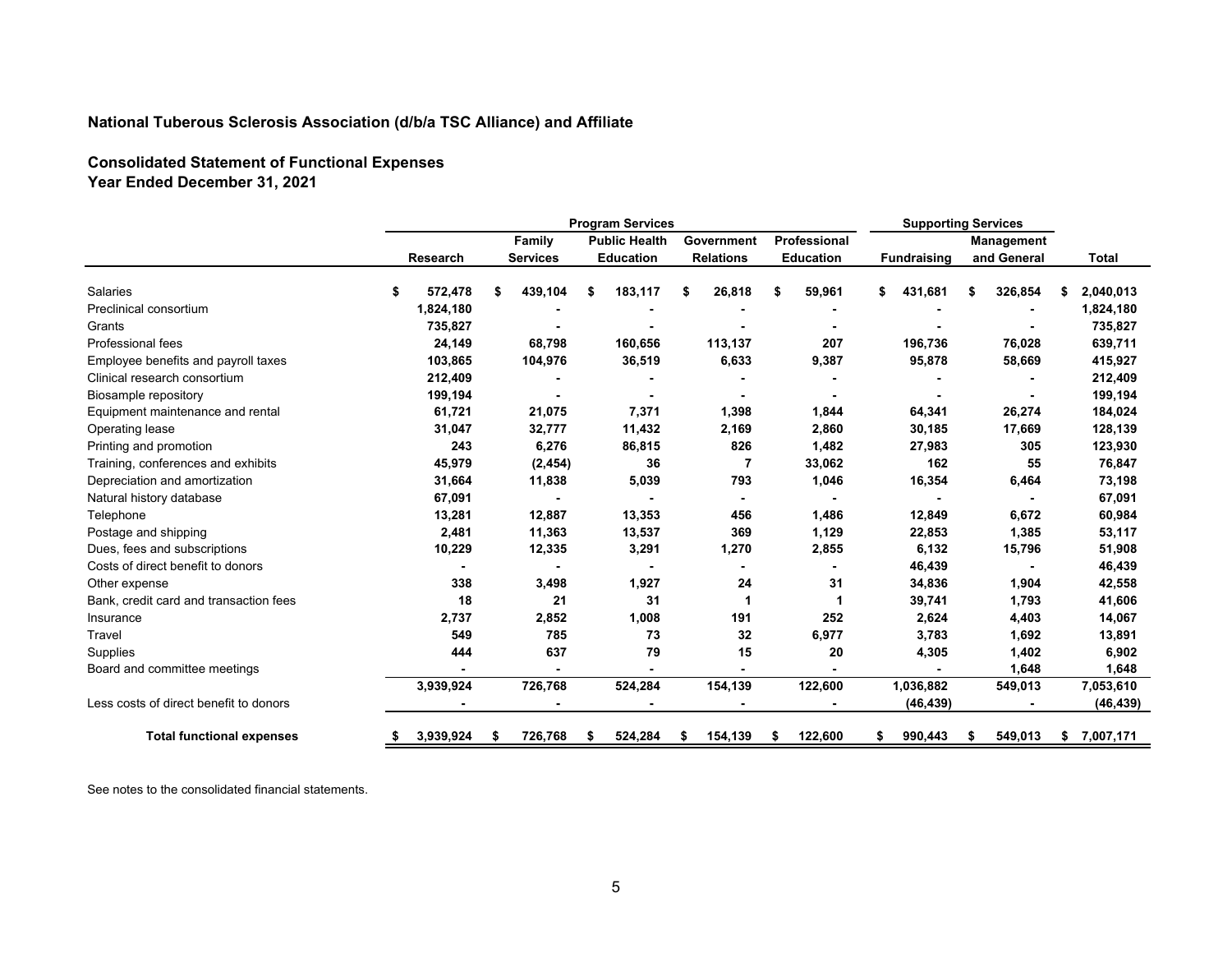**Consolidated Statement of Functional Expenses Year Ended December 31, 2020**

|                                        |    | <b>Program Services</b> |    |                 |    |               |    |                  |    |              |    |             |    | <b>Supporting Services</b> |    |           |  |
|----------------------------------------|----|-------------------------|----|-----------------|----|---------------|----|------------------|----|--------------|----|-------------|----|----------------------------|----|-----------|--|
|                                        |    |                         |    | Family          |    | Public Health |    | Government       |    | Professional |    |             |    | Management                 |    |           |  |
|                                        |    | Research                |    | <b>Services</b> |    | Education     |    | <b>Relations</b> |    | Education    |    | Fundraising |    | and General                |    | Total     |  |
| <b>Salaries</b>                        | \$ | 590,959                 | \$ | 373,681         | \$ | 201,260       | \$ | 22,005           | \$ | 17,207       | \$ | 440,540     | \$ | 322,071                    | \$ | 1,967,723 |  |
| Preclinical consortium                 |    | 815,227                 |    |                 |    |               |    |                  |    |              |    |             |    |                            |    | 815,227   |  |
| Grants                                 |    | 553,241                 |    | 5,000           |    |               |    |                  |    |              |    |             |    |                            |    | 558,241   |  |
| <b>Professional fees</b>               |    | 10,611                  |    | 33,973          |    | 153,459       |    | 113,285          |    | 205          |    | 290,041     |    | 59,516                     |    | 661,090   |  |
| Employee benefits and payroll taxes    |    | 101,554                 |    | 95,125          |    | 45,644        |    | 4,593            |    | 3,003        |    | 105,141     |    | 60,009                     |    | 415,069   |  |
| Clinical research consortium           |    | 127,550                 |    |                 |    |               |    |                  |    |              |    |             |    |                            |    | 127,550   |  |
| Biosample repository                   |    | 98,230                  |    |                 |    |               |    |                  |    |              |    |             |    |                            |    | 98,230    |  |
| Equipment maintenance and rental       |    | 44,774                  |    | 25,811          |    | 12,203        |    | 1,173            |    | 826          |    | 25,751      |    | 24,063                     |    | 134,601   |  |
| Operating lease                        |    | 28,790                  |    | 27,443          |    | 13,020        |    | 1,364            |    | 960          |    | 30,312      |    | 17,454                     |    | 119,343   |  |
| Printing and promotion                 |    | 525                     |    | 21,980          |    | 39,064        |    | 946              |    |              |    | 41,610      |    | 273                        |    | 104,398   |  |
| Training, conferences and exhibits     |    | 263                     |    | 52,520          |    | 441           |    | 304              |    | 24           |    | 76          |    | 44                         |    | 53,672    |  |
| Depreciation and amortization          |    | 31,094                  |    | 10,140          |    | 5,022         |    | 511              |    | 359          |    | 16,679      |    | 6,541                      |    | 70,346    |  |
| Natural history database               |    | 109,958                 |    |                 |    |               |    |                  |    |              |    |             |    |                            |    | 109,958   |  |
| Telephone                              |    | 9,966                   |    | 9,397           |    | 13,296        |    | 265              |    | 187          |    | 9,117       |    | 3,973                      |    | 46,201    |  |
| Postage and shipping                   |    | 1,005                   |    | 13,673          |    | 10,485        |    | 415              |    | 27           |    | 25,000      |    | 1,446                      |    | 52,051    |  |
| Dues, fees and subscriptions           |    | 7,799                   |    | 9,279           |    | 2,342         |    | 1,225            |    | 105          |    | 19,935      |    | 3,109                      |    | 43,794    |  |
| Costs of direct benefit to donors      |    |                         |    |                 |    |               |    |                  |    |              |    | 59,986      |    |                            |    | 59,986    |  |
| Other expense                          |    | 48,766                  |    | 1,812           |    | 111           |    | 12               |    | 8            |    | 35,048      |    | 1,229                      |    | 86,986    |  |
| Bank, credit card and transaction fees |    |                         |    | $\overline{2}$  |    |               |    |                  |    |              |    | 34,719      |    | 1,809                      |    | 36,531    |  |
| Insurance                              |    | 1,954                   |    | 1,837           |    | 884           |    | 93               |    | 65           |    | 2,032       |    | 3,811                      |    | 10,676    |  |
| Travel                                 |    | 8,529                   |    | 82,394          |    | 5,383         |    | 3,331            |    | 1,328        |    | 8,257       |    | 664                        |    | 109,886   |  |
| Supplies                               |    | 786                     |    | 984             |    | 511           |    | 88               |    | 16           |    | 1,683       |    | 1,594                      |    | 5,662     |  |
| Board and committee meetings           |    |                         |    |                 |    |               |    |                  |    |              |    |             |    | 9,705                      |    | 9,705     |  |
|                                        |    | 2,591,582               |    | 765,051         |    | 503,125       |    | 149,610          |    | 24,320       |    | 1,145,927   |    | 517,311                    |    | 5,696,926 |  |
| Less costs of direct benefit to donors |    |                         |    |                 |    |               |    |                  |    |              |    | (59,986)    |    |                            |    | (59,986)  |  |
| <b>Total functional expenses</b>       | \$ | 2,591,582               | \$ | 765,051         | \$ | 503,125       | \$ | 149,610          | \$ | 24,320       |    | \$1,085,941 | \$ | 517,311                    | \$ | 5,636,940 |  |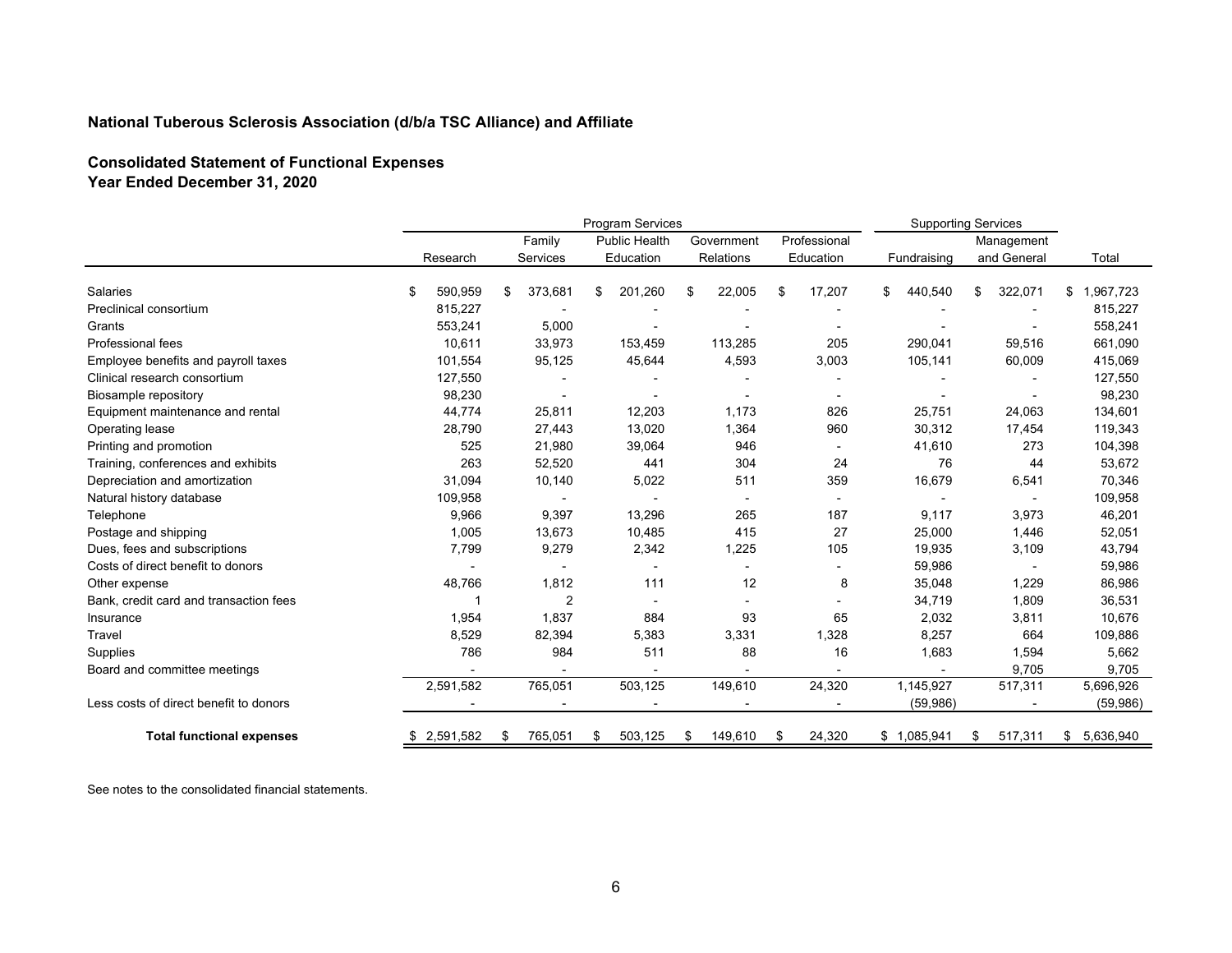# **Consolidated Statements of Cash Flows Years Ended December 31, 2021 and 2020**

|                                                           | 2021            | 2020             |
|-----------------------------------------------------------|-----------------|------------------|
| Cash flows from operating activities:                     |                 |                  |
| Change in net assets                                      | \$<br>2,146,426 | \$<br>(294, 026) |
| Adjustments to reconcile change in net assets to net cash |                 |                  |
| provided by operating activities:                         |                 |                  |
| Realized and unrealized gain on investments               | (931, 698)      | (297, 022)       |
| Discount on promises to give                              | 45,934          | (5,489)          |
| Depreciation and amortization of property and equipment   | 73,198          | 70,346           |
| Amortization of operating lease right of use asset, net   | 55,459          | 41,873           |
| Establish operating lease right of use asset              |                 | (875, 703)       |
| Establish operating lease liability                       |                 | 1,282,575        |
| Discount on new gift annuity                              | (45,990)        |                  |
| Change in value of gift annuity obligations               | 11,445          | 8,970            |
| Change in assets and liabilities:                         |                 |                  |
| (Increase) decrease:                                      |                 |                  |
| Accounts receivable                                       | 14,318          | (103, 248)       |
| Promises to give                                          | (1, 166, 144)   | 460,830          |
| Prepaid expenses and other assets                         | (216, 650)      | (140, 878)       |
| Increase (decrease):                                      |                 |                  |
| Accounts payable and accrued expenses                     | 4,679           | (151, 865)       |
| Accrued compensation                                      | 35,934          | 54,247           |
| Deferred revenue                                          | 254,572         | 367,526          |
| Operating lease liability                                 | (50, 742)       | 46,682           |
| Net cash provided by operating activities                 | 230,741         | 464,818          |
|                                                           |                 |                  |
| Cash flows from investing activities:                     |                 |                  |
| Proceeds from sales and maturities of investments         | 276,000         | 1,225,107        |
| Purchases of investments                                  | (121, 889)      | (899, 516)       |
| Purchases of property and equipment                       |                 | (500, 492)       |
| Net cash provided by (used in) investing activities       | 154,111         | (174, 901)       |
| Cash flows from financing activities:                     |                 |                  |
| Proceeds from forgivable loans                            | 380,595         | 371,820          |
| Extinquishment of debt via forgiveness                    | (380, 595)      | (371, 820)       |
| Proceeds from new gift annuity                            | 100,000         |                  |
| Payments on gift annuity obligations                      | (12, 530)       | (12, 530)        |
| Net cash provided by (used in) financing activities       | 87,470          | (12, 530)        |
|                                                           |                 |                  |
| Net increase in cash and cash equivalents                 | 472,322         | 277,387          |
| Cash and cash equivalents:                                |                 |                  |
| Beginning                                                 | 2,370,947       | 2,093,560        |
|                                                           |                 |                  |
| Ending                                                    | 2,843,269       | \$<br>2,370,947  |
|                                                           |                 |                  |
| Supplemental disclosures of noncash investing activities: |                 |                  |
| Acquisition of leasehold improvements via lease incentive |                 | \$<br>414,048    |
| Donated securities                                        | \$<br>250,515   | \$<br>87,545     |
|                                                           |                 |                  |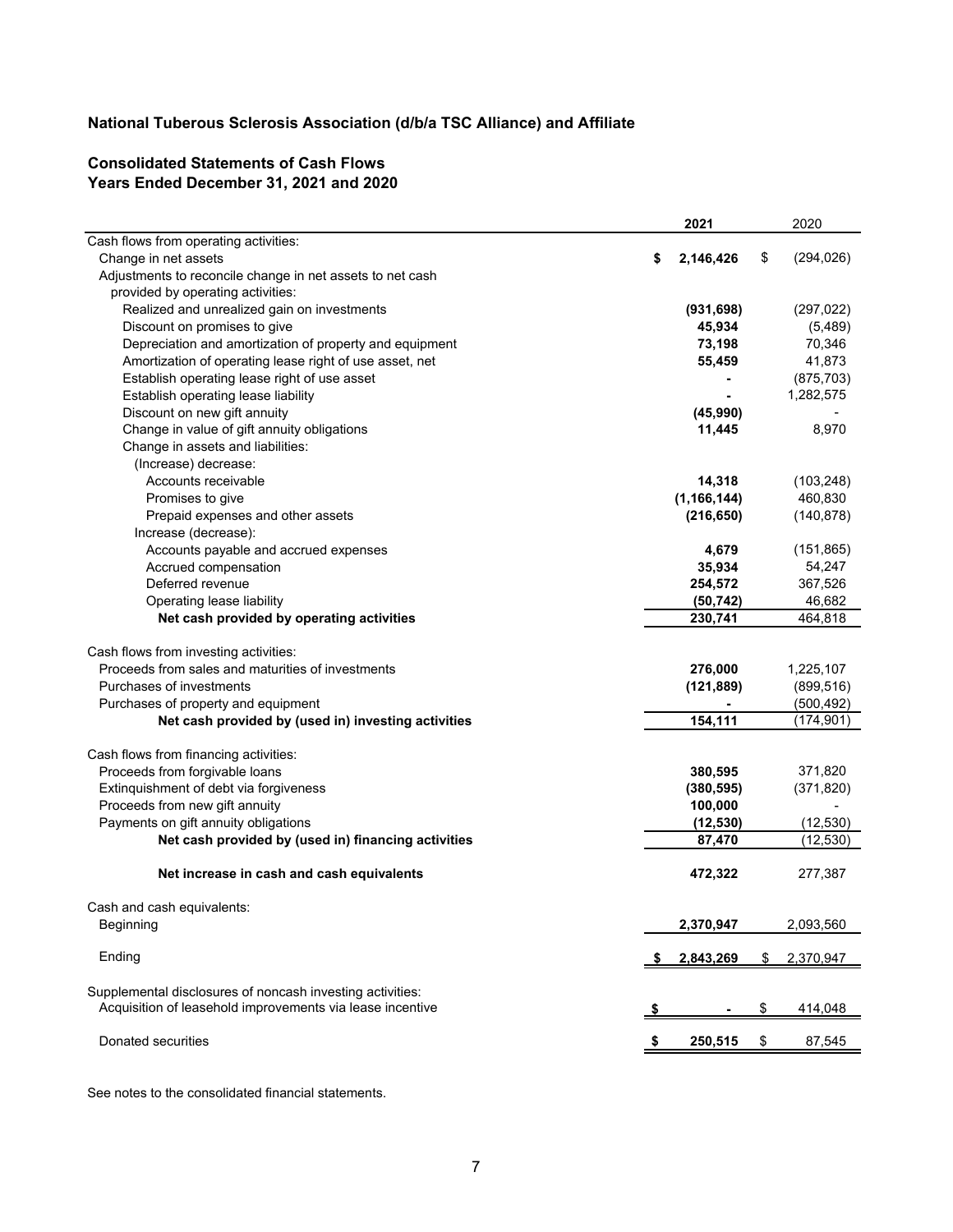## **Notes to Consolidated Financial Statements**

## **Note 1. Nature of Activities and Significant Accounting Policies**

**Nature of activities:** National Tuberous Sclerosis Association (d/b/a TSC Alliance) is a nonprofit organization incorporated in the state of California on March 15, 1975. TSC Alliance is dedicated to finding a cure for tuberous sclerosis complex (TSC) while improving the lives of those affected through accelerating research, improving access and quality of care, supporting and empowering constituents, educating and mobilizing to increase investment and building and strengthening organization. During the June 2020 meeting of TSC Alliance's Board of Directors, a motion was approved to change the doing business as (d/b/a) name from Tuberous Sclerosis Alliance to TSC Alliance. On March 23, 2021, TSC Alliance filed for a trade name change with the State of Maryland in accordance with the location of the national office. The trade name change was officially rolled out for use during May 2021.

TSC Alliance Endowment Fund, Inc. (the Endowment Fund) is a nonprofit organization incorporated in the state of Maryland on April 3, 1995. The Endowment Fund is a separate organization specifically chartered to receive gifts that are invested to generate an income stream to support the fulfillment of the mission of TSC Alliance. During the March 2021 meeting of the Endowment Fund's Board of Directors, a motion was approved to amend the articles of incorporation to change the legal name from Tuberous Sclerosis Alliance Endowment Fund, Inc. to TSC Alliance Endowment Fund, Inc. The Endowment Fund's articles of amendment related to the name change were approved by the state of Maryland on March 19, 2021.

Program services include the following activities:

*Research:* The research program stimulates and supports basic, translational and clinical research on the various manifestations of TSC to further the development of clinical therapies and, ultimately, a cure for TSC. The research program builds and fosters collaborations between basic and clinical researchers by collecting and distributing TSC natural history data and biosamples through collaborative preclinical and clinical research programs, and by hosting biennial International TSC Research Conferences.

The 2021 Virtual International TSC & LAM Research Conference: Driving Discoveries Beyond Boundaries was held in October 2021 and welcomed 179 people from 18 countries. Co-sponsored by the TSC Alliance and The LAM Foundation (LAM is short for lymphangioleiomyomatosis), the conference featured three plenary sessions with 17 oral presentations and two poster sessions with 14 posters. Additionally, two half-day sessions of "topic-based discussion" brought together clinical and basic science researchers to discuss cross-cutting topics, including big data and clinical translation.

*Family services:* Family services develops programs and services that provide individuals with TSC and their caregivers direct access to the information, resources and specialists experienced in the diagnosis, treatment and management of TSC.

In 2021, the TSC Alliance launched the TSC Navigator, an easy-to-use, interactive online tool to help guide individuals and families through the complexities of TSC across their lifespan, proactively manage their care, and live their fullest lives. Users can access information based on the age of one's diagnosis, such as prenatal, childhood, or adult, to help determine which steps will help empower them throughout their individual journeys. Regardless of age, TSC Navigator also helps individuals with TSC and their caregivers face complex situations, overcome access issues, and address insurance barriers. The TSC Navigator launched on October 14, 2021, and received more than 2,700 visits between launch and year-end.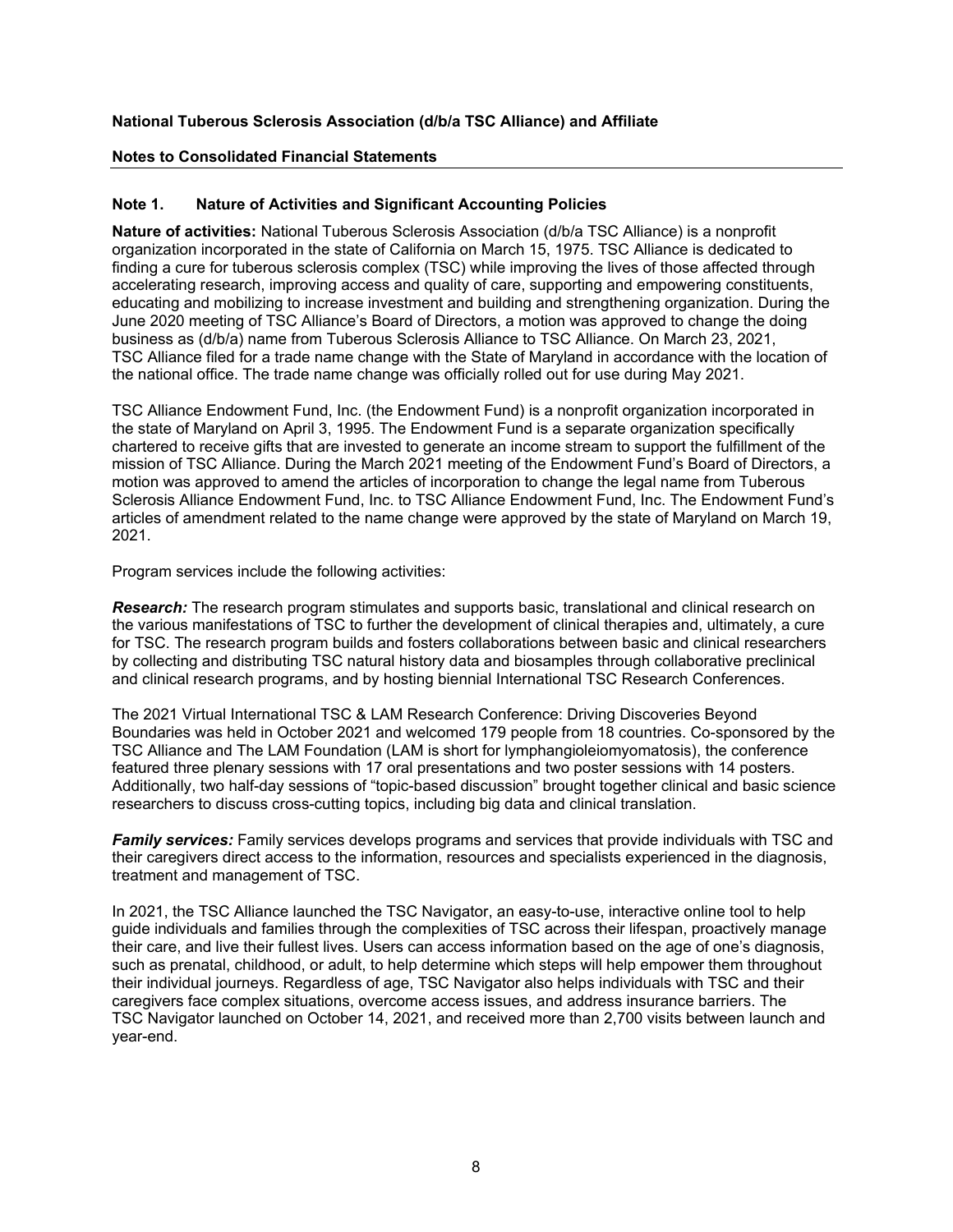## **Notes to Consolidated Financial Statements**

## **Note 1. Nature of Activities and Significant Accounting Policies (Continued)**

To ensure the TSC community continued to receive updated information about TSC, TSC-Associated Neuropsychiatric Disorders (TAND), transition and research, the TSC Alliance developed an e-Webinar series. In 2021, the TSC Alliance hosted 27 e-Webinars with 1,219 cumulative live attendees, 5,567 cumulative recording views and 3,123 cumulative landing page visits. Additionally, the TSC Alliance held the following webinars: April COVID Vaccine Town Hall – 66 live attendees, 304 video views; ABC to SAP Webinar – 50 live attendees, 458 video views; August COVID Update Town Hall – 307 live attendees, 463 video views. Adding in live attendees from the additional webinars brought the total live audience for webinars to 1,642, total cumulative recording views totaled 6,792 with 3,123 cumulative landing page visits.

In 2020, TSC Alliance co-hosted 3 virtual conferences with The LAM Foundation. The virtual conferences featured regional professionals in Memphis, Gainesville and Denver. These events attracted a total of 818 registered attendees, including 636 attendees on the day of the conference, 1,106 subsequent video views, and 424 visits to the virtual exhibit halls. There were 21 speakers from 12 different institutes, representing TSC Clinics, TSC Centers of Excellence and LAM Clinics.

*Public health education:* Public health education heightens awareness of TSC throughout the general public to broaden the scope of support and understanding beyond TSC individuals and their families.

*Government relations:* Government relations efforts focus on increasing federal and state appropriations for TSC research, raising awareness and collaborating with government partners to drive TSC research forward and improve clinical care and treatment options for individuals with TSC.

*Professional education:* Professional education expands programs targeting those specialists who treat patients with TSC, medical students, genetic counselors and educators to minimize the consequences of ignorance and misinformation.

Supporting services include the following activities:

*Fundraising:* Fundraising includes activities that encourage and secure financial support.

*Management and general:* Management and general includes activities necessary for administrative processes and managing financial responsibilities.

Supporting services reflected in the accompanying consolidated statements of activities include both TSC Alliance and the Endowment Fund. However, on a separate entity basis, supporting services compared to total expense for TSC Alliance was 21% and 27% for the years ended December 31, 2021 and 2020, respectively.

A summary of significant accounting policies follows:

**Principles of consolidation:** The consolidated financial statements include the accounts of TSC Alliance and the Endowment Fund. Significant inter-entity accounts and transactions have been eliminated in consolidation. For purposes of this report, the entities are collectively referred to as the Alliance.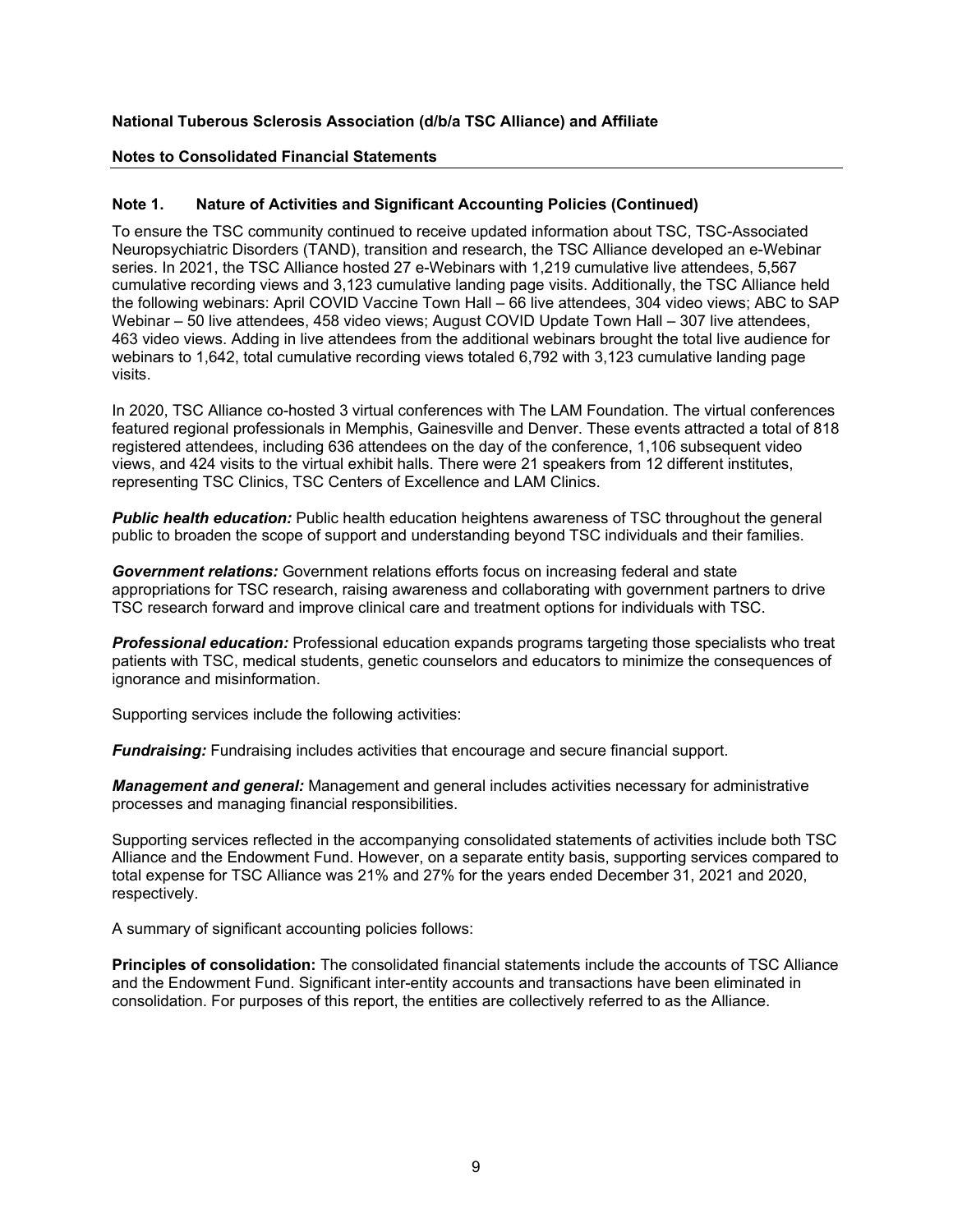## **Notes to Consolidated Financial Statements**

# **Note 1. Nature of Activities and Significant Accounting Policies (Continued)**

**Basis of presentation:** The Alliance follows the accounting requirements of the Not-for-Profit Entities topic of the Financial Accounting Standards Board (FASB) Accounting Standards Codification (ASC). Under the FASB ASC, the Alliance is required to report information regarding its net assets and its activities according to two categories: (1) net assets without donor restrictions, and (2) net assets with donor restrictions.

*Without donor restrictions:* Net assets without donor restrictions include those net assets whose use is not restricted by donors, even though their use may be limited in other respects, such as by Board designation.

**With donor restrictions:** Net assets with donor restrictions include those net assets whose use is subject to donor-imposed restrictions. Donor restrictions may be for a specified time or purpose limitation or the donor may specify that the corpus of their original and certain subsequent gifts be maintained in perpetuity. Donor-imposed restrictions are released when a restriction expires, that is, when the stipulated time has elapsed, when the stipulated purpose for which the resource was restricted has been fulfilled, or both.

**Use of estimates:** The preparation of the consolidated financial statements in conformity with generally accepted accounting principles (U.S. GAAP) requires management to make estimates and assumptions that affect the amounts reported in the consolidated financial statements and accompanying notes. Actual results could differ from those estimates.

**Income tax status:** TSC Alliance is exempt from the payment of income taxes on its exempt activities under Section 501(c)(3) of the Internal Revenue Code (IRC) and has been classified by the Internal Revenue Service (IRS) as other than a private foundation within the meaning of Section 509(a)(1) of the IRC.

The Endowment Fund is exempt from the payment of income taxes on its exempt activities under Section 501(c)(3) of the IRC and has been classified by the IRS as other than a private foundation within the meaning of Section 509(a)(3) of the IRC. The Endowment Fund is further classified as a Type II supporting organization.

**Cash and cash equivalents:** For financial statement purposes, the Alliance classifies checking, demand deposit, money market funds, certificates of deposit, donated stock liquidation accounts and overnight sweep accounts as cash and cash equivalents. Money market funds held within the Endowment Fund's investment portfolio are classified as investments.

To minimize market risk on the principal balance, operating funds classified as cash and cash equivalents are limited to U.S. government protected (i.e., FDIC insured) bank deposit accounts, FDIC insured certificates of deposit, short-term U.S. treasuries with a maximum duration of three years, and money market instruments with the highest possible principal stability rating. Uninsured money markets are limited to 20% of gross operating funds. Balances held in bank accounts may in total exceed the FDIC insurance coverage by up to \$1,000,000 provided the financial institutions maintain an S&P rating of A or better.

**Investments:** Investments with readily determinable fair values are reflected at fair value. To adjust the carrying value of these investments, the change in fair value is recorded in investment income, net of fees.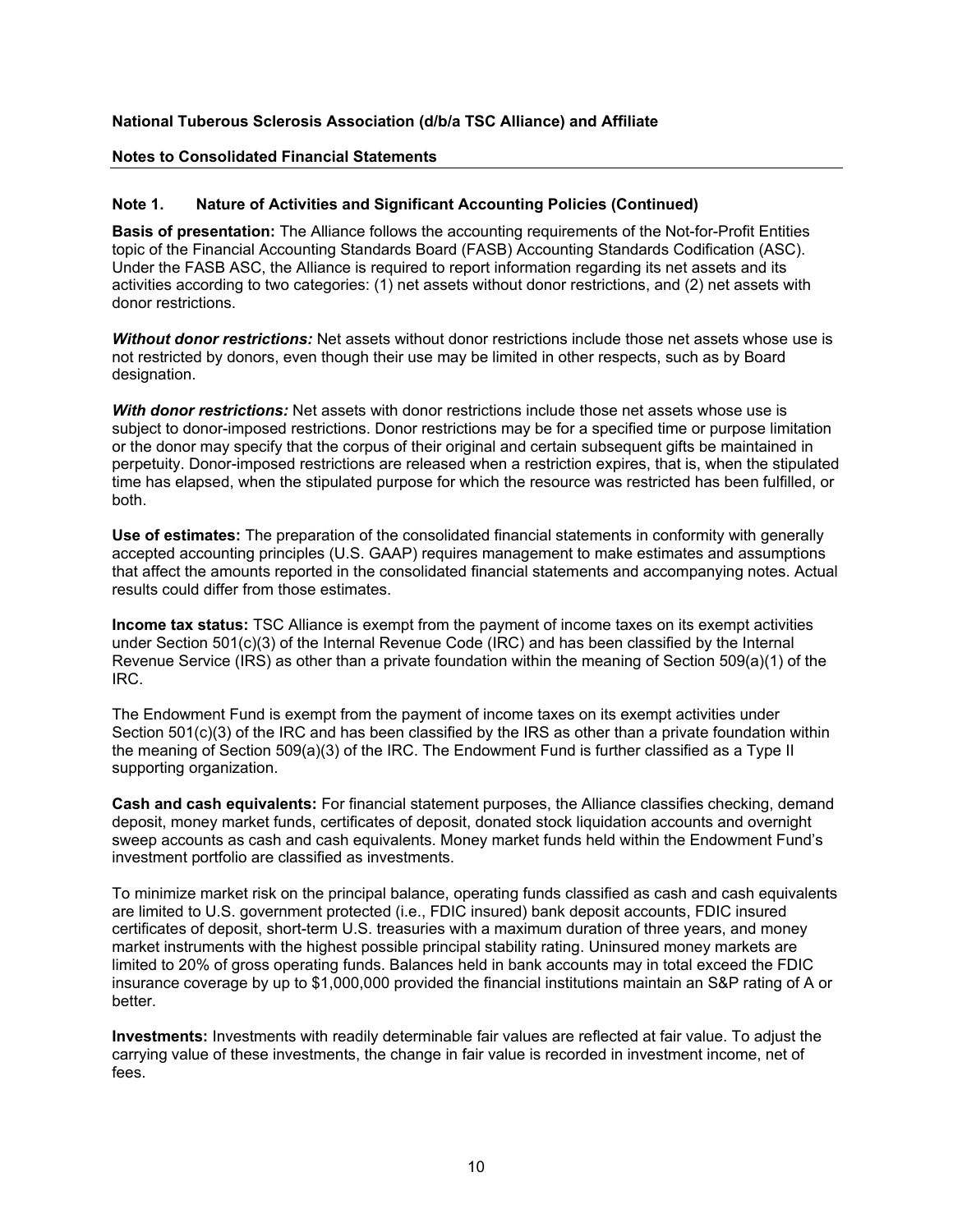## **Notes to Consolidated Financial Statements**

# **Note 1. Nature of Activities and Significant Accounting Policies (Continued)**

**Financial risk:** The Alliance maintains demand deposits with commercial banks and money market funds within its investment portfolio with financial institutions. At times, certain balances held within these accounts may not be fully guaranteed or insured by the U.S. federal government. Therefore, the failure of an underlying institution could result in financial loss to the Alliance. However, it is TSC Alliance's policy to maximize the use of guarantees and FDIC insurance.

The Alliance invests in a professionally managed portfolio that contains various types of marketable securities. Such investments are exposed to market and credit risks and may be subject to significant fluctuations in fair value. As a result, the investment balances reported in the accompanying consolidated financial statements may not be reflective of the portfolio's value during subsequent periods.

**Accounts receivable:** Accounts receivable primarily consists of amounts due to the Alliance relating to revenue earned in accordance with its contracts. Management periodically reviews the status of all accounts receivable balances for collectability. Each receivable balance is assessed based on management's knowledge of and relationship with the customer and the age of the receivable balance. As a result of these reviews, balances deemed to be uncollectible are charged directly to bad debt expense. Management believes that the use of the direct write-off method approximates the results that would be presented if an allowance for doubtful accounts had been recorded. However, bad debt expense was \$0 for the years ended December 31, 2021 and 2020.

**Promises to give:** Unconditional promises to give that are expected to be collected within one year are recorded at net realizable value. Unconditional promises to give that are expected to be collected in future years are recorded at the present value of their estimated future cash flows. Discounts were determined using the interest rates in effect when the promises were received using interest rates for two-year to fiveyear U.S. treasury bills plus 1%. Discount rates range from 1.14% to 3.75%.

Management periodically reviews the status of all promises to give for collectability. Each balance is assessed based on management's knowledge of and relationship with the donor and the age of the promise to give balance. As a result of these reviews, balances deemed to be uncollectible are written off and a loss is recorded within donor restricted activities. Management believes that the use of the direct write-off method approximates the results that would be presented if an allowance for doubtful promises to give had been recorded. However, the loss on doubtful promises to give was \$0 for the years ended December 31, 2021 and 2020.

**Operating lease right of use asset:** The operating lease right of use asset equaled the present value of the operating lease payments net of the tenant improvement allowance on the commencement date of the office lease which is described in Note 15. The operating lease right of use asset is depreciated over the term of the operating lease, net of the amortization of the interest related to the present value of the operating lease payments, such that all lease costs are reported on a straight-line basis over the term of the lease.

**Property and equipment:** Acquisitions of property and equipment greater than \$2,000 with a useful life of more than one year are recorded at cost and depreciated or amortized using the straight-line method over the following useful lives: software – 3 to 10 years; office equipment and furniture – 3 to 10 years; and leasehold improvements over the lesser of the remaining life of the office lease or the estimated useful life of the improvements.

**Valuation of long-lived assets:** Long-lived property, such as operating lease right of use asset and leasehold improvements, that suffers a permanent impairment will be written down to fair value and an impairment loss equal to the difference between the property's carrying amount and fair value would be included as a reduction in the change in net assets without donor restrictions before other items.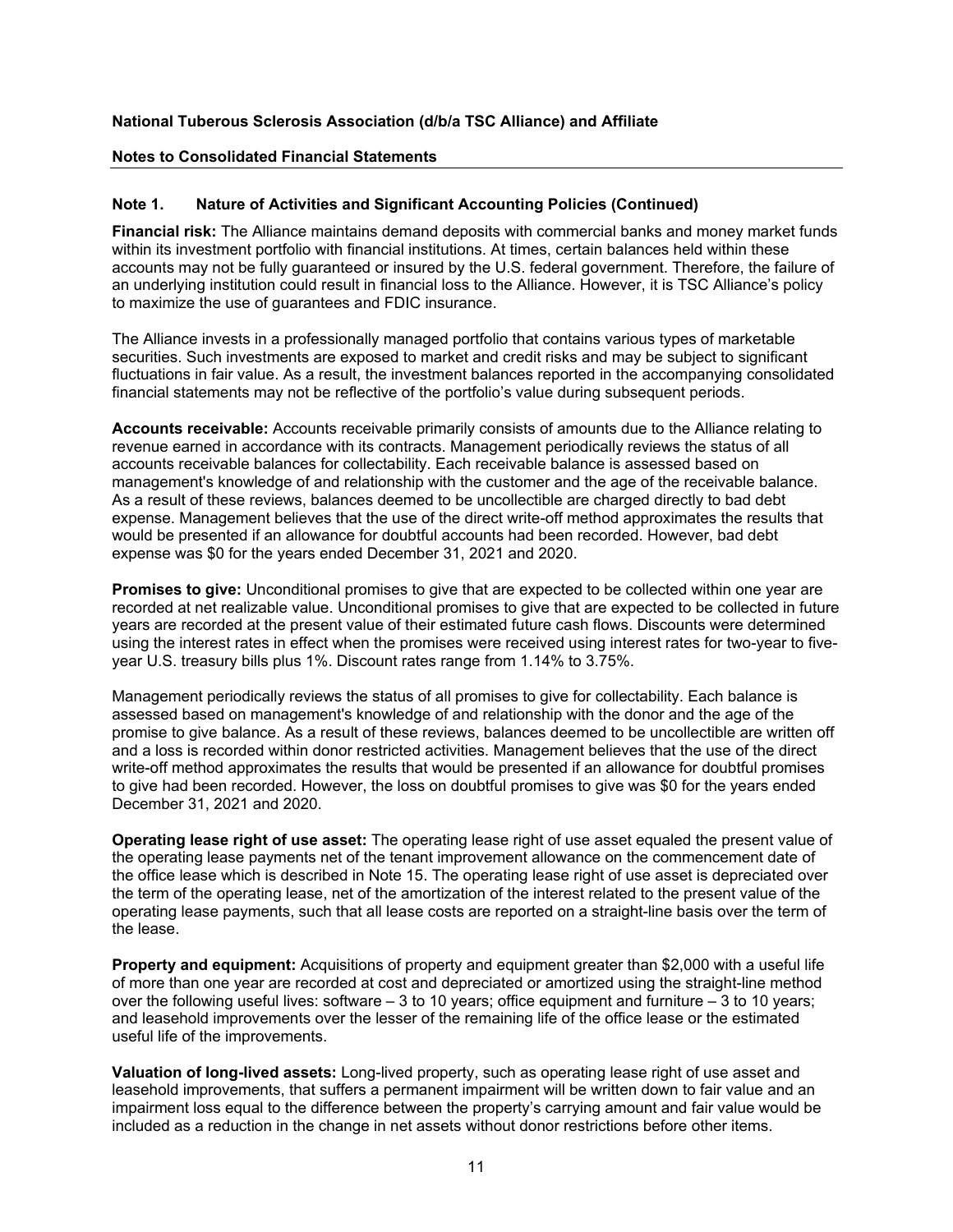#### **Notes to Consolidated Financial Statements**

# **Note 1. Nature of Activities and Significant Accounting Policies (Continued)**

**Accrued compensation:** Accrued compensation consists of salaries, including related payroll tax withholding, and paid time off earned but not yet paid or taken.

**Deferred revenue:** The Alliance records deferred revenue in situations when amounts are paid in advance of the Alliance satisfying the applicable performance obligations. Such revenue is recognized when all performance obligations are complete. There were no significant changes in the timing of special events, contracts and conferences that would affect the seasonality of deferred revenue.

**Operating lease liability:** The Alliance recognized an operating lease liability equal to the present value of all lease payments in accordance with the terms of the operating lease, which is described in Note 15.

**Revenue and support:** Revenue includes contracts and conferences because these are line items that have performance obligations and are considered contracts with customers. Support includes contributions. Special events may include elements of both revenue and support.

Revenue from contracts with customers includes performance obligations that are satisfied either at a point in time or over time, and most contracts have initial terms of one year or less. The Alliance performs an evaluation at contract inception focused on whether a performance obligation is satisfied over time or at a point in time. If a performance obligation meets certain specific criteria, the related revenue is recognized over time if the Alliance is able to reasonably measure its progress toward complete satisfaction of the performance obligation using reliable information. Output methods and input methods are used to measure progress for goods and services for which control has been transferred to the customer. If the certain criteria are met, revenue is recognized at a point in time.

Prices are specific to a distinct performance obligation and contracts with customers do not have multiple performance obligations. Economic factors driven by consumer confidence, employment, inflation and other world events impact the timing and level of revenue recognized in the consolidated financial statements. Periods of economic downturn resulting from any of the above factors may result in declines in future cash flows and recognized revenue of the Alliance or can have a positive impact on cash flows in favorable economic conditions.

**Special events:** A portion of special event revenue relates to sponsorships, which are recognized as revenue at the point in time that the related events take place because sponsorships are conditional contributions whose conditions are met when the event occurs. In addition, the Alliance also has sponsorship bundles related to the approximately 30 events referred to as Step Forward to Cure TSC® which, during a typical year, would take place throughout the year and sponsorship revenue for these events would be recognized as the events occur. In 2021 and 2020, due to the COVID-19 pandemic, these 30 events were combined into one global event held online rather than in person. In 2021, a hybrid Comedy for a Cure fundraising event was held that allowed for live attendance in Los Angeles, California and a virtual component for those more comfortable participating remotely.

A portion of special events revenue relates to the costs of direct benefits to donors which are recognized at the point in time that the related event takes place. The costs of direct benefits to donors may include the following:

(1) costs related to the venue, entertainment and refreshments in the case of a major event; (2) costs related to food, refreshments, t-shirts or other items provided to walk-a-thon participants; or

(3) costs related to purchasing items to be raffled.

The costs of direct benefit to donors were greatly reduced during 2021 and 2020, since only a few events were held in person.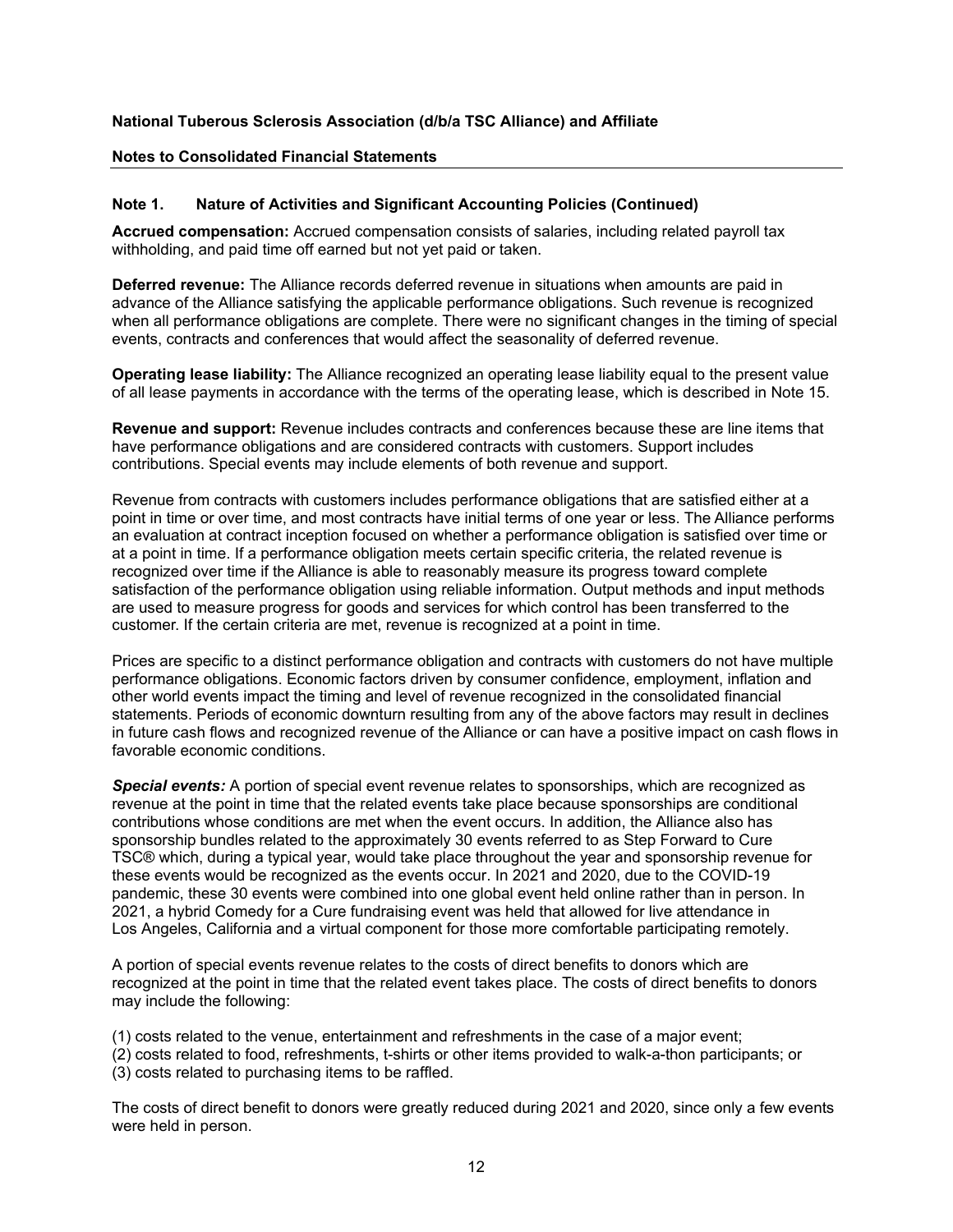#### **Notes to Consolidated Financial Statements**

## **Note 1. Nature of Activities and Significant Accounting Policies (Continued)**

*Contributions:* Unconditional contributions are recognized when received. Contributions are classified within activities without donor restrictions or within activities with donor restrictions depending upon the existence and/or nature of any donor restrictions. Net assets with donor restrictions are reclassified to net assets without donor restrictions when either the purpose restriction is satisfied, or the time restriction expires.

*Contracts:* The Alliance has several contracts for services with various terms to provide services to the TSC community. Contracts for services include: (1) preclinical consortium participation fees, (2) preclinical consortium testing of compounds that could be developed for future treatments and (3) consulting services that provide the patient voice or review of patient facing materials for outside vendors. Contract revenue related to the preclinical consortium participation fees is recognized ratably over period of the contract which is usually one year. The performance obligations include allowing participating companies the opportunity to conduct approved studies and to share consortium data. Contract revenue related to preclinical consortium testing is recognized based upon the phases of the research testing and as reports are completed by the researchers.

*Conferences:* Conference revenue includes sponsorships and registration fees, both of which are recognized over the time that the related conference takes place. Amounts collected in advance of the conference are recorded as deferred revenue until the conference occurs.

**Functional allocation of expenses:** The costs of providing various program and supporting services have been summarized on a functional basis in the consolidated statements of activities. The consolidated statements of functional expense present the natural classification detail of expenses by function. The Alliance charges expenses directly incurred for a specific function to the appropriate program or supporting service category. Indirect costs are allocated among program and supporting services on a reasonable basis that is consistently applied. In particular, salaries and benefits are allocated based on employee effort, while other indirect costs, such as operating lease costs, human resources, finance, information technology support and depreciation and amortization are allocated based on either employee effort or direct costs.

**Upcoming accounting pronouncement:** FASB Accounting Standards Update (ASU) 2020-07, *Not-for-Profit Entities (Topic 958): Presentation and Disclosures by Not-for-Profit Entities for Contributed Nonfinancial Assets,* is intended to increase transparency of contributed nonfinancial assets for nonprofit entities through enhancements in presentation and disclosure requirements. Nonprofit entities will be required to present contributed nonfinancial assets as a separate line item in the consolidated statements of activities, apart from contributions of cash and other financial contributions. Nonprofit entities will also be required to disclose various information related to contributed nonfinancial assets. ASU 2020-07 is effective for fiscal years beginning after June 15, 2021. The Alliance is currently in the process of evaluating the impact of the new accounting guidance on its December 31, 2022, consolidated financial statements.

**Subsequent events:** Subsequent events have been evaluated through April 8, 2022, which is the date the consolidated financial statements were available to be issued.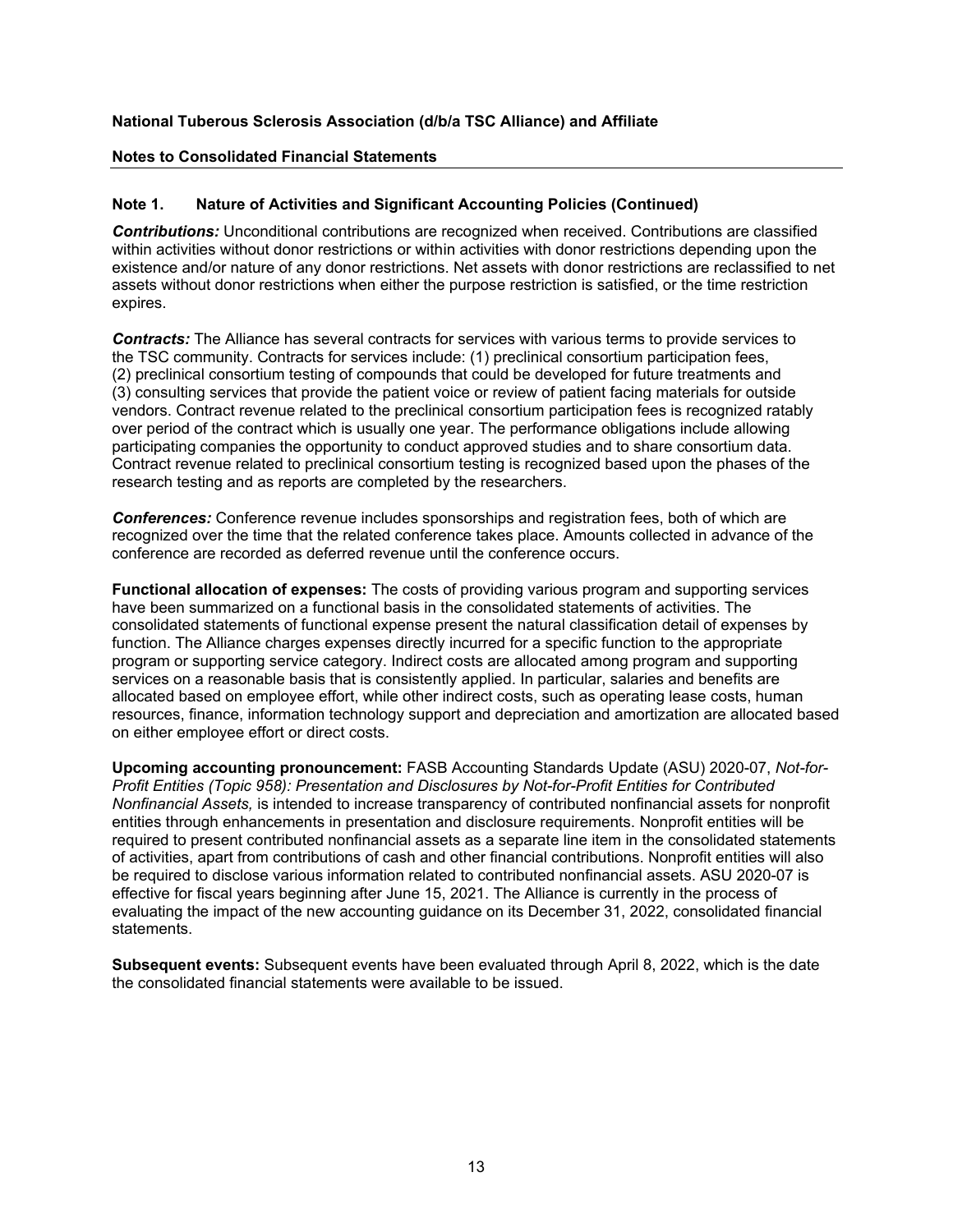#### **Notes to Consolidated Financial Statements**

## **Note 2. Investments and Fair Value Measurements**

In accordance with generally accepted accounting principles, the Alliance uses the following prioritized input levels to measure fair value. The input levels used for valuing investments are not necessarily an indication of risk.

- **Level 1:** Observable inputs that reflect quoted prices for identical assets or liabilities in active markets, such as stock quotes;
- **Level 2:** Includes inputs other than Level 1 inputs that are directly or indirectly observable in the marketplace, such as yield curves or other market data;
- **Level 3:** Unobservable inputs which reflect the reporting entity's assessment of the assumptions that market participants would use in pricing the asset or liability including assumptions about risk, such as bid/ask spreads and liquidity discounts.

Investments valued using Level 1 inputs include mutual funds, exchange traded funds and preferred stock, the fair values of which were based on quoted prices for identical assets in active markets.

Investments valued using Level 2 inputs include corporate bonds, the fair values of which were determined by pricing vendors using outside data. In determining the fair value of the investments, the pricing vendors use a market approach and pricing spreads based on the credit risk of the issuer, maturity, current yield and other terms and conditions of each security.

Management believes the estimated value of investments to be a reasonable approximation of the exit price for the assets.

**Endowment Fund investment policy statement:** Investments shall be made solely in the interest of and for the benefit of the Endowment Fund. The Endowment Fund's assets shall be invested with the care, skill, prudence and diligence under the circumstances then prevailing that a prudent expert acting in like capacity and familiar with such matters would use in the investment of a fund of like character and with like aims. Investment of the Endowment Fund's assets shall be diversified in order to minimize the risk of large losses, unless under the circumstances it is clearly prudent not to do so. The Endowment Fund's Board of Directors will employ one or more investment managers of varying styles and philosophies to attain these objectives. Cash is to be employed productively at all times, by investment in short-term cash equivalents to provide safety, liquidity and return. The investment manager(s) should, at all times, be guided by the principles of best price and execution and by the fact that the Endowment Fund's best interests are the primary consideration.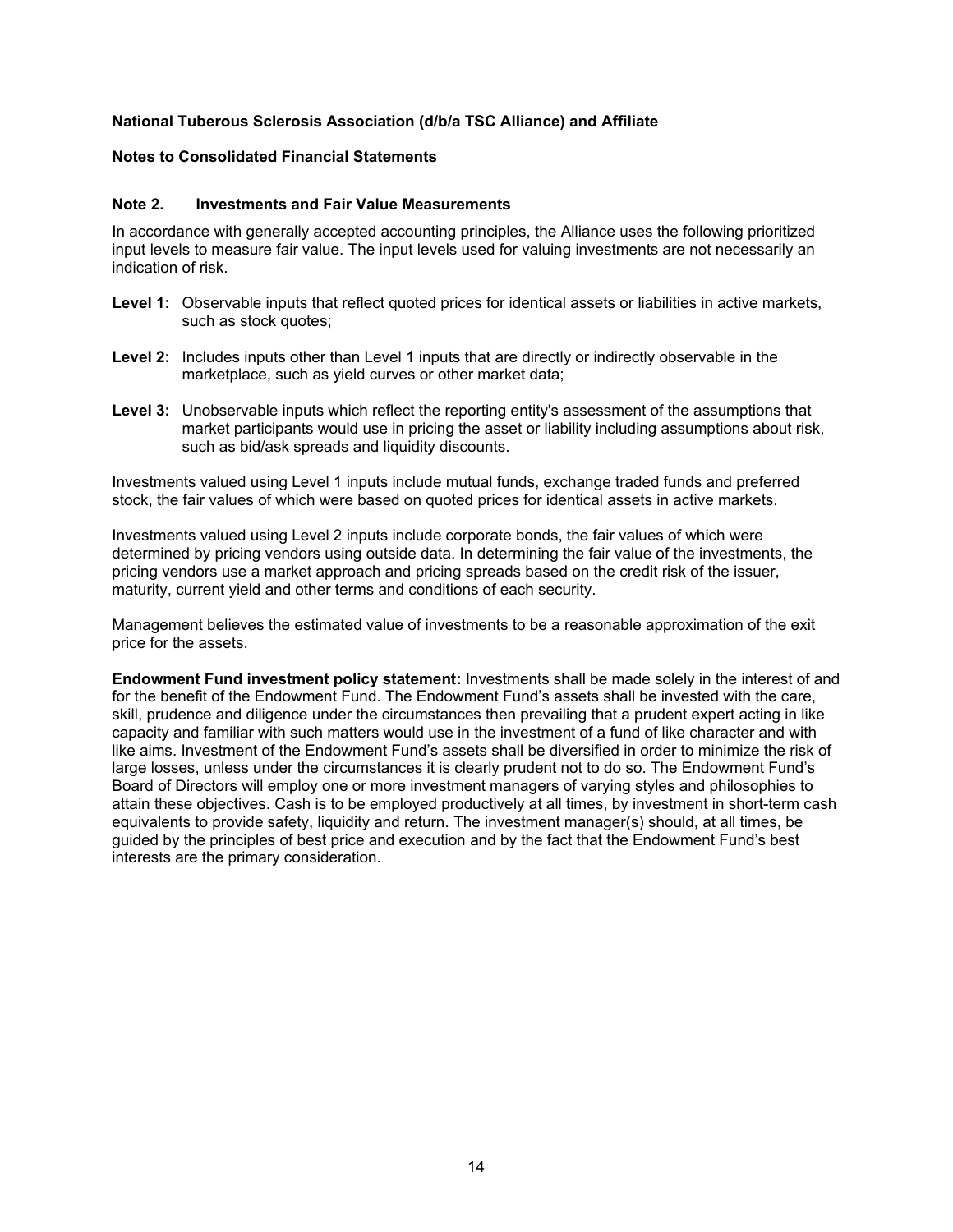# **Notes to Consolidated Financial Statements**

# **Note 2. Investments and Fair Value Measurements (Continued)**

Investments valued at fair value on a recurring basis consisted of the following at December 31, 2021:

|                                      | Level 1<br>Level 2<br>Level 3 |             |         | Total |   |             |
|--------------------------------------|-------------------------------|-------------|---------|-------|---|-------------|
| Investments at fair value:           |                               |             |         |       |   |             |
| Mutual funds:                        |                               |             |         |       |   |             |
| <b>Bonds</b>                         | \$                            | 36.869      | \$      | \$    | S | 36.869      |
| Domestic equity                      |                               | 4,395,278   |         |       |   | 4,395,278   |
| International equity                 |                               | 768.281     |         |       |   | 768,281     |
| Exchange traded funds - fixed income |                               | 250,573     |         |       |   | 250,573     |
| Preferred stock                      |                               | 121,175     |         |       |   | 121,175     |
| Corporate bonds                      |                               |             | 707,054 |       |   | 707,054     |
|                                      |                               | \$5,572,176 | 707,054 |       |   | 6,279,230   |
| Investments at cost:                 |                               |             |         |       |   |             |
| Money market funds                   |                               |             |         |       |   | 411,783     |
|                                      |                               |             |         |       |   | \$6,691,013 |

Investments valued at fair value on a recurring basis consisted of the following at December 31, 2020:

|                                      | Level 1<br>Level 2<br>Level 3 |    | Total                    |    |    |             |
|--------------------------------------|-------------------------------|----|--------------------------|----|----|-------------|
| Investments at fair value:           |                               |    |                          |    |    |             |
| Mutual funds:                        |                               |    |                          |    |    |             |
| <b>Bonds</b>                         | \$<br>37.663                  | \$ |                          | \$ | \$ | 37.663      |
| Domestic equity                      | 3,764,099                     |    | ٠                        |    |    | 3,764,099   |
| International equity                 | 695,271                       |    | $\overline{\phantom{0}}$ |    |    | 695,271     |
| Exchange traded funds - fixed income | 256,990                       |    | ۰                        |    |    | 256,990     |
| Preferred stock                      | 67,925                        |    |                          |    |    | 67,925      |
| Corporate bonds                      |                               |    | 845.916                  |    |    | 845,916     |
|                                      | \$4,821,948                   |    | 845,916                  | \$ |    | 5,667,864   |
| Investments at cost:                 |                               |    |                          |    |    |             |
| Money market funds                   |                               |    |                          |    |    | 245,562     |
|                                      |                               |    |                          |    |    | \$5,913,426 |

Net investment return consisted of the following for the years ended December 31, 2021 and 2020:

|                                             |     | 2021      |     | 2020      |
|---------------------------------------------|-----|-----------|-----|-----------|
| Interest and dividends                      | \$. | 127.560   | \$. | 131.179   |
| Realized and unrealized gain on investments |     | 931.698   |     | 297.022   |
| Investment management fees                  |     | (38, 255) |     | (29, 639) |
|                                             |     | 1.021.003 |     | 398,562   |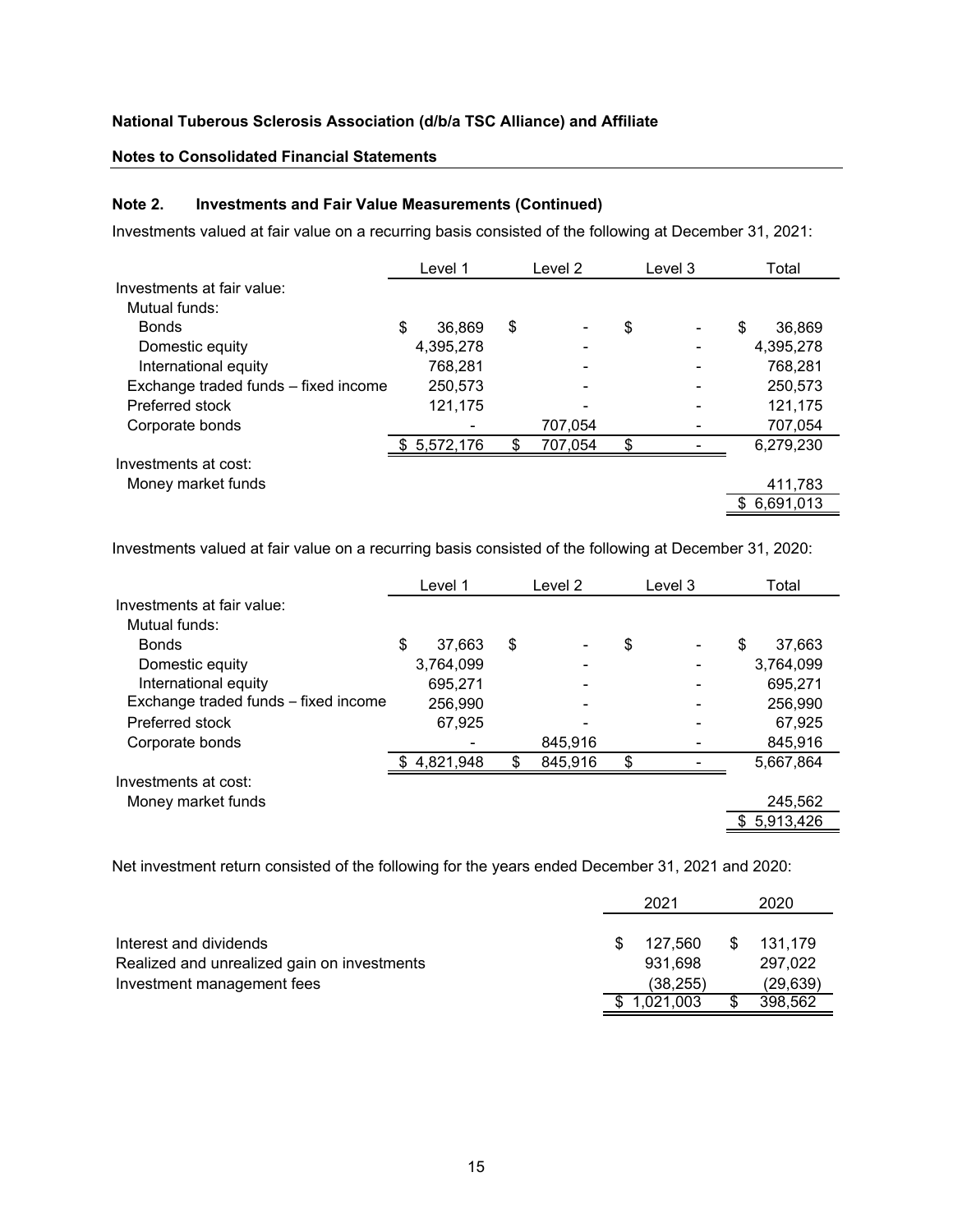#### **Notes to Consolidated Financial Statements**

# **Note 3. Promises to Give**

Promises to give (unconditional contributions receivable) consisted of the following at December 31, 2021 and 2020:

|                                    | 2021            | 2020      |
|------------------------------------|-----------------|-----------|
| Amounts due in less than one year  | 1,040,316<br>S. | 682.801   |
| Amounts due in one to five years   | 1,801,744       | 993,115   |
|                                    | 2.842.060       | 1,675,916 |
| Less discount to net present value | (143,565)       | (97, 631) |
|                                    | 2.698.495       | 1,578,285 |

#### **Note 4. Liquidity and Availability of Resources**

The Alliance regularly monitors liquidity required to meet its programmatic goals, operating needs and other contractual commitments. Management submits cash flow projections for review by the Board of Directors and its Finance and Executive Committees periodically throughout the year. The cash flow projections are used to estimate future cash flows for the next twelve months and provide estimated future cash flows for the next fiscal year as part of the annual budgeting process.

The Alliance strives to maintain sufficient cash to cover three months of core operating expenses, which are defined as all expenses excluding planned spending associated with research or clinical initiatives. Cash balances are reviewed no less than quarterly by the Finance Committee of the Board of Directors.

The Alliance receives significant contributions with donor restrictions to be used in accordance with associated purpose restrictions. It also receives substantial support without donor restrictions primarily from special events and individual donor contributions. In addition to grants, contributions and program service revenue, the Alliance also generates investment income. The Alliance's investments are described in Note 2 and include both donor-restricted and board-designated funds.

The following provides a summary of financial assets available for general expenditures within one year at December 31, 2021 and 2020:

|                                                                   | 2021         | 2020            |
|-------------------------------------------------------------------|--------------|-----------------|
|                                                                   |              |                 |
| Cash and cash equivalents                                         | \$2,843,269  | \$2,370,947     |
| Investments                                                       | 6,691,013    | 5,913,426       |
| Accounts receivable                                               | 99,173       | 113,491         |
| Promises to give, net                                             | 2,698,495    | 1,578,285       |
|                                                                   | 12,331,950   | 9,976,149       |
| Less amounts not available for general expenditures:              |              |                 |
| Cash and investments held to fund gift annuity obligations        | (182, 154)   | (77, 018)       |
| Board-designated net assets                                       | (6,601,224)  | (5,764,868)     |
| Net assets with donor restrictions                                | (5,028,381)  | (3,508,084)     |
|                                                                   | (11,811,759) | (9,349,970)     |
| Add amounts available for general expenditures:                   |              |                 |
| Unused transfers from board-designated to undesignated net assets | 572,625      | 560,625         |
|                                                                   | 1,092,816    | 1,186,804<br>\$ |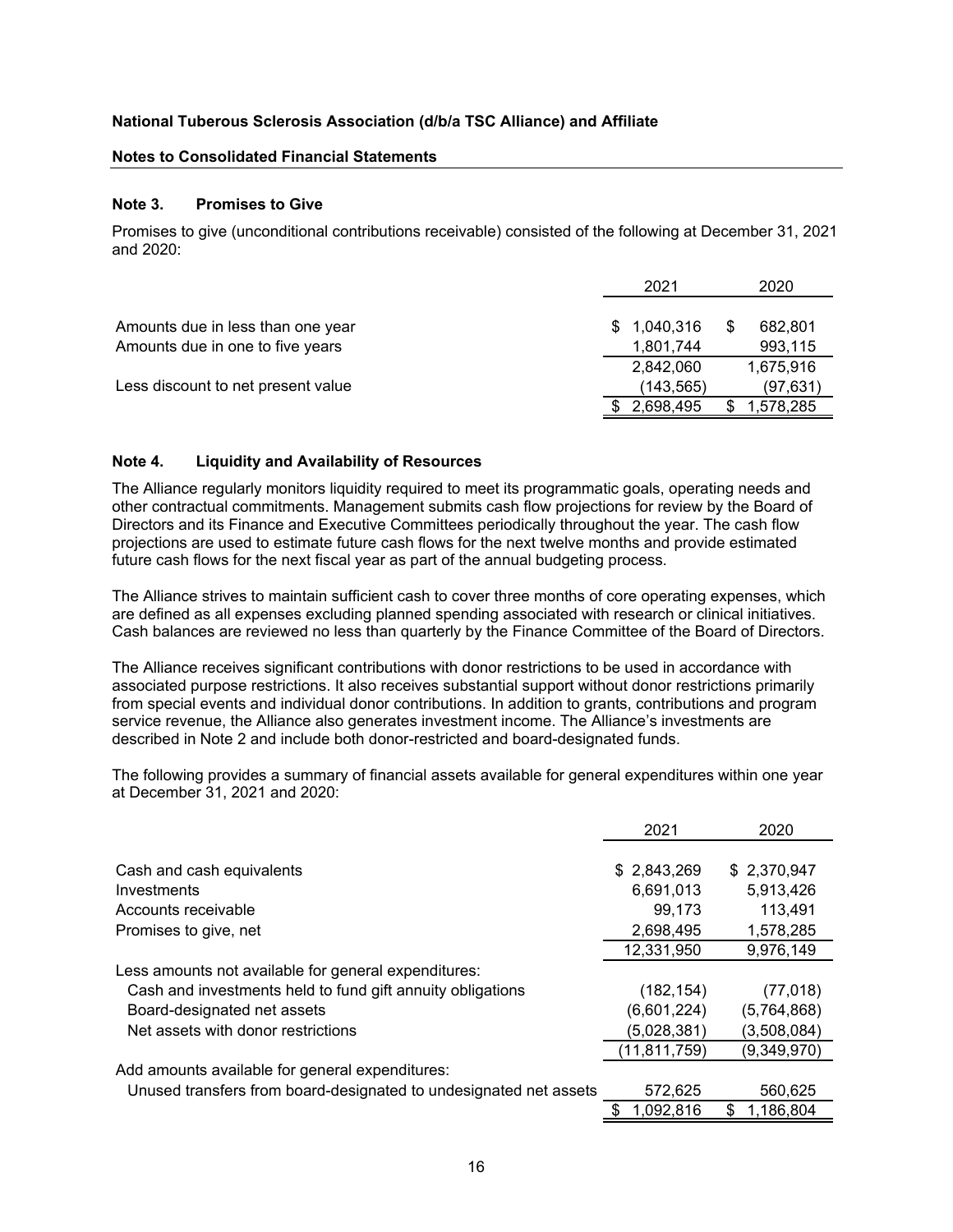## **Notes to Consolidated Financial Statements**

## **Note 4. Liquidity and Availability of Resources (Continued)**

**Unused transfers from board-designated to undesignated net assets:** As disclosed in Note 8, TSC Alliance does not utilize all of the funds authorized to be transferred from board-designated to undesignated net assets. The accumulated transfers that were authorized but unused totaled \$334,625 and \$334,625 at December 31, 2021 and 2020, respectively. In accordance with the 5% spending policy, the expected appropriations for next year totaled \$238,000 and \$226,000 for the years ending December 31, 2022 and 2021, respectively. Furthermore, the cumulative authorized but unused transfers (contributions) from the Endowment Fund to TSC Alliance totaled \$572,625 and \$560,625 for the years ending December 31, 2021 and 2020, respectively.

**Line of credit:** During January 2022, the Alliance obtained a \$1,000,000 revolving line of credit which is due on demand. Certain assets, other than the assets related to the donor restricted net assets related to research, are considered to be collateral for any borrowings on the line of credit. Interest is calculated on draw downs in accordance with the line of credit agreement. The Alliance has not obtained any proceeds from the line of credit through April 8, 2022.

# **Note 5. Property and Equipment**

Property and equipment consisted of the following at December 31, 2021 and 2020:

|                                                | 2021         | 2020         |
|------------------------------------------------|--------------|--------------|
| Software                                       | \$<br>80.272 | \$<br>94,712 |
| Office furniture and equipment                 | 189,615      | 191,620      |
| Leasehold improvements                         | 449,272      | 449,272      |
|                                                | 719,159      | 735,604      |
| Less accumulated depreciation and amortization | (281,990)    | (225, 237)   |
|                                                | 437,169      | 510,367      |

## **Note 6. Gift Annuity Obligations**

The Alliance has charitable gift annuity agreements with donors located in different states, each of which has specific regulations and requirements over such agreements. The Alliance is aware of the regulations and requirements of each state, as applicable, and management believes the Alliance is in compliance with them.

Donated assets totaling \$182,154 and \$77,018 at December 31, 2021 and 2020, respectively, have been included in investments and are used to fund the annuity payments to donors as specified in the charitable gift annuity agreements. The Alliance has agreed to make annual payments to the beneficiaries as long as they live, after which the remaining assets are available for use in the Alliance's activities without donor restrictions.

Contribution revenue classified as without donor restrictions was recognized at the date the gift annuity agreements were established, net of the liability recorded for the present value of the estimated future payments to the respective donors and/or beneficiaries. The present value of annuity payments was calculated using: 1) discount rates ranging from 1.4% to 6.8% which represent the risk-free long-term rates in existence at the date of each gift, and 2) life expectancies based upon National Vital Statistics Report from the Center for Disease Control. The net present value of the gift annuity obligations totaled \$119,665 and \$66,740 at December 31, 2021 and 2020, respectively.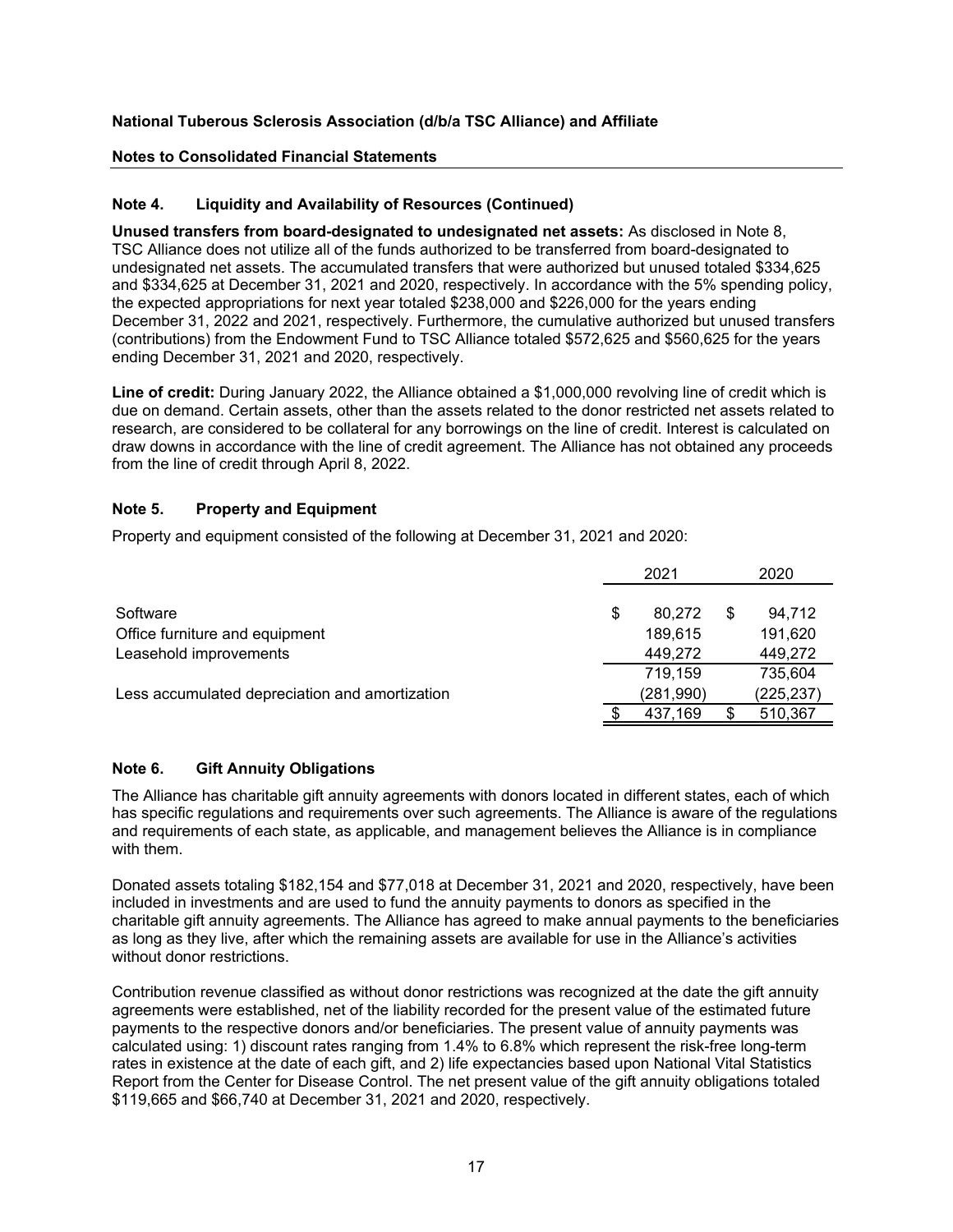# **Notes to Consolidated Financial Statements**

# **Note 7. Net Assets**

**Without donor restrictions:** Net assets without donor restrictions consisted of the following at December 31, 2021 and 2020:

|                          | 2021            | 2020 |           |  |
|--------------------------|-----------------|------|-----------|--|
| Undesignated (deficit)   | \$<br>(20, 618) | \$   | 189,609   |  |
| Board-designated:        |                 |      |           |  |
| Endowment fund           | 5,676,477       |      | 4,996,142 |  |
| <b>Grant commitments</b> | 924,747         |      | 768,726   |  |
|                          | 6,601,224       |      | 5,764,868 |  |
|                          | 6,580,606       |      | 5,954,477 |  |

**With donor restrictions:** Net assets with donor restrictions consisted of the following as of and for the year ended December 31, 2021:

|                              | Balance at      | Contributions   | <b>Net Assets</b> |    | Balance at   |  |
|------------------------------|-----------------|-----------------|-------------------|----|--------------|--|
|                              | January 1,      | and Investment  | Released from     |    | December 31, |  |
|                              | 2021            | Return          | Restrictions      |    | 2021         |  |
| Research:                    |                 |                 |                   |    |              |  |
| Preclinical consortium       | \$<br>3,153     | \$<br>954,987   | \$<br>(3, 153)    | \$ | 954,987      |  |
| Research - indirect costs    | 324,723         | 451,427         | (192, 821)        |    | 583,329      |  |
| <b>Biorepository</b>         | 958,221         | 59,777          | (465, 967)        |    | 552,031      |  |
| Clinical research consortium | 348,910         | 222,310         | (138, 306)        |    | 432,914      |  |
| Bcureful travel fund         | 129,810         | 510,768         | (225,000)         |    | 415,578      |  |
| TAND                         | 52,195          | 301,217         |                   |    | 353,412      |  |
| Child epilepsy research      | 135,000         | 146,625         | (135,000)         |    | 146,625      |  |
| New initiatives - 45th gala  | 137,205         |                 | (49, 385)         |    | 87,820       |  |
| <b>Preclinical TAND</b>      |                 | 85,000          |                   |    | 85,000       |  |
| Whole genome sequencing      |                 | 85,000          |                   |    | 85,000       |  |
| Ken Johnson Memorial fund    |                 | 22,336          |                   |    | 22,336       |  |
| General                      | 200,530         | 267,137         | (467, 667)        |    |              |  |
| Keith Hall appeal            | 1,250           | 7,275           | (8, 525)          |    |              |  |
| Subtotal research            | 2,290,997       | 3,113,859       | (1,685,824)       |    | 3,719,032    |  |
| Endowment fund               | 897,379         | 160,425         | (44, 869)         |    | 1,012,935    |  |
| Public education             | 114,465         | 69,500          | (79, 885)         |    | 104,080      |  |
| <b>Family services</b>       | 121,075         | 183,500         | (206, 577)        |    | 97,998       |  |
| <b>TSC</b> International     | 84,168          | 20,000          | (9,832)           |    | 94,336       |  |
|                              | \$<br>3,508,084 | \$<br>3,547,284 | \$<br>(2,026,987) | \$ | 5,028,381    |  |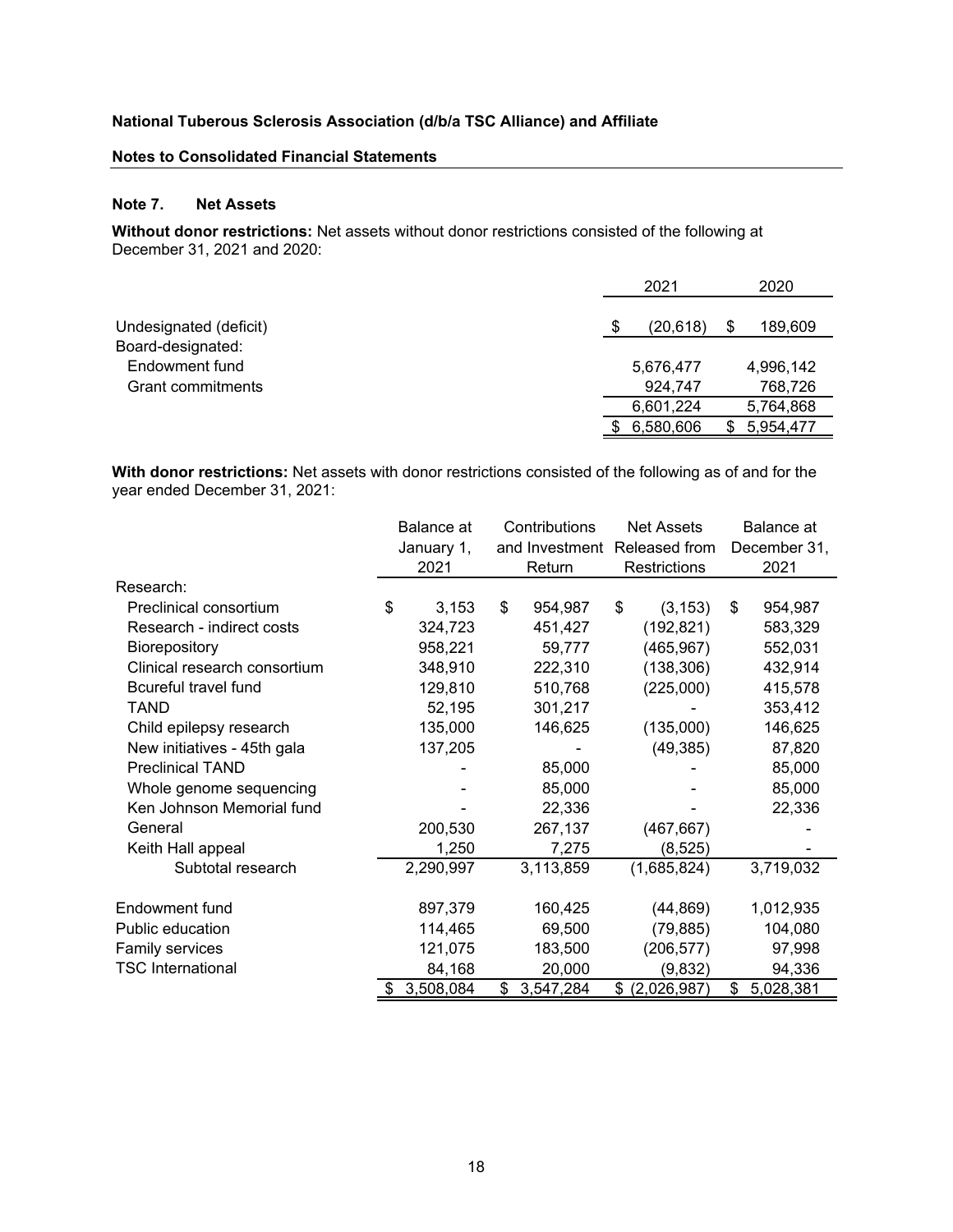#### **Notes to Consolidated Financial Statements**

# **Note 7. Net Assets (Continued)**

Net assets with donor restrictions consisted of the following as of and for the year ended December 31, 2020:

|                              | Balance at<br>January 1,<br>2020 | Contributions<br>Return | <b>Net Assets</b><br>and Investment Released from<br><b>Restrictions</b> |               | Balance at<br>December 31,<br>2020 |
|------------------------------|----------------------------------|-------------------------|--------------------------------------------------------------------------|---------------|------------------------------------|
| Research:                    |                                  |                         |                                                                          |               |                                    |
| Preclinical consortium       | \$<br>502,819                    | \$                      | \$                                                                       | (499, 666)    | \$<br>3,153                        |
| Research - indirect costs    | 348,964                          | 89,473                  |                                                                          | (113, 714)    | 324,723                            |
| <b>Biorepository</b>         | 1,269,223                        | 153,764                 |                                                                          | (464, 766)    | 958,221                            |
| Clinical research consortium | 382,239                          | 52,783                  |                                                                          | (86, 112)     | 348,910                            |
| Bcureful travel fund         | 50,250                           | 144,560                 |                                                                          | (65,000)      | 129,810                            |
| TAND                         |                                  | 52,195                  |                                                                          |               | 52,195                             |
| Child epilepsy research      | 100,000                          | 85,000                  |                                                                          | (50,000)      | 135,000                            |
| New initiatives - 45th gala  | 137,205                          |                         |                                                                          |               | 137,205                            |
| General                      | 129,484                          | 650,377                 |                                                                          | (579, 331)    | 200,530                            |
| Keith Hall appeal            |                                  | 6,300                   |                                                                          | (5,050)       | 1,250                              |
| Subtotal research            | 2,920,184                        | 1,234,452               |                                                                          | (1,863,639)   | 2,290,997                          |
| Endowment fund               | 879,444                          | 61,907                  |                                                                          | (43, 972)     | 897,379                            |
| Public education             | 76,985                           | 114,433                 |                                                                          | (76, 953)     | 114,465                            |
| Family services              | 53,000                           | 203,000                 |                                                                          | (134, 925)    | 121,075                            |
| TSC International            | 104,627                          |                         |                                                                          | (20, 459)     | 84,168                             |
|                              | \$<br>4,034,240                  | \$<br>1,613,792         | \$                                                                       | (2, 139, 948) | \$<br>3,508,084                    |

## **Note 8. Endowment Funds**

The Alliance's endowments consist of two funds established for different purposes. The endowment funds include one traditional donor-restricted endowment fund and one board-designated endowment fund. As required by generally accepted accounting principles, net assets associated with endowment funds are classified and reported based on the existence or absence of donor-imposed restrictions.

**Interpretation of relevant law:** The Alliance has interpreted the Maryland Uniform Prudent Management of Institutional Funds Act of 2007 (MUPMIFA) as requiring the preservation of the fair value of the original gift as of the gift date of the donor-restricted endowment funds absent explicit donor stipulations to the contrary. As a result of this interpretation, the Alliance classifies as net assets with donor restriction: (a) the original value of gifts donated to the endowment, (b) the original value of subsequent gifts to the endowment, and (c) accumulations to the endowment made in accordance with the direction of the applicable donor gift instrument. Endowment funds are appropriated for expenditure by the Alliance in a manner consistent with the standard of prudence prescribed by MUPMIFA.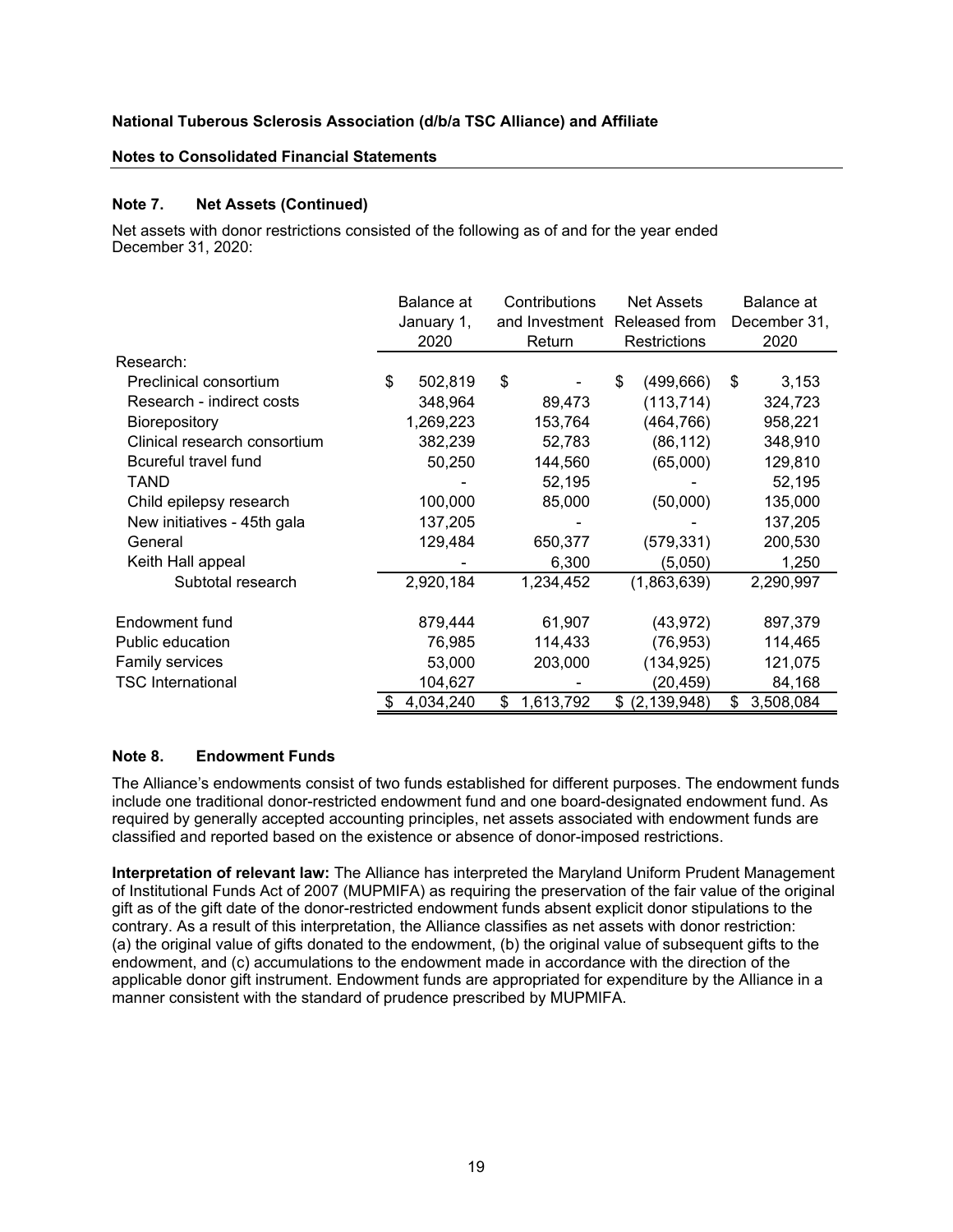## **Notes to Consolidated Financial Statements**

## **Note 8. Endowment Funds (Continued)**

**Return objectives and risk parameters:** The Alliance has adopted investment and spending policies for endowment assets that attempt to provide a predictable stream of funding to programs supported by its endowment while seeking to maintain the purchasing power of the endowment assets. Endowment assets include those assets of donor-restricted funds that the organization must hold in perpetuity as well as board-designated funds. Under this policy, as approved by the Endowment Fund Board of Directors, the endowment assets are invested in a manner that is intended to produce results that achieves constant growth of the distribution amount and the corpus. Actual returns in any given year may vary from this amount.

**Strategies employed for achieving objectives:** To satisfy its long-term rate of return objectives, the Alliance relies on a total return strategy in which investment returns are achieved through both capital appreciation (realized and unrealized) and current yield (interest and dividends). The Alliance targets a diversified asset allocation that places a greater emphasis on equity-based investments to achieve its long-term return objectives within prudent risk constraints.

**Spending policy and how the investment objectives relate to spending policy:** The Alliance has a policy of appropriating for distribution each year up to 5% of the average fair value of the assets underlying the endowment funds over the previous 5 years in which the distribution is planned. In establishing this policy, the Alliance considered the long-term expected return on its endowment, which includes both board-designated funds and donor-restricted funds. Furthermore, the Board of Directors may periodically authorize additional amounts to be spent from the endowment. Accordingly, over the long-term, the Alliance expects the current spending policy to allow its endowment to grow at a constant rate annually. This is consistent with the Alliance's objective to maintain the purchasing power of the endowment assets as well as to provide additional real growth through new gifts and investment return. The spending authorization is the amount authorized to be contributed to TSC Alliance from the Endowment Fund.

The authorized spending amount for the board-designated endowment fund totaled \$226,000 and \$224,000 during the years ended December 31, 2021 and 2020, respectively. The actual contributions to TSC Alliance totaled \$226,000 and \$330,875 during the years ended December 31, 2021 and 2020, respectively.

Annually the Endowment Fund authorizes an amount to be contributed to TSC Alliance. At times, TSC Alliance does not utilize all of the funds authorized to be transferred from board-designated to undesignated net assets. The accumulated transfers that were authorized but unused totaled \$334,625 and \$334,625 at December 31, 2021 and 2020, respectively. In accordance with the 5% spending policy, the expected appropriations for next year totaled \$238,000 and \$226,000 for the years ending December 31, 2022 and 2021, respectively. Furthermore, the cumulative authorized but unused transfers (contributions) from the Endowment Fund to TSC Alliance totaled \$572,625 and \$560,625 for the years ending December 31, 2021 and 2020, respectively.

**Fund deficiencies:** From time to time, the fair value of assets associated with individual donor-restricted endowment funds may fall below the principal amount that the donor originally contributed in order to establish the endowment. In accordance with generally accepted accounting principles, deficiencies of this nature are reported within net assets with donor restrictions and typically result from unfavorable market fluctuations or continued appropriation. However, there were no such deficiencies at December 31, 2021 and 2020.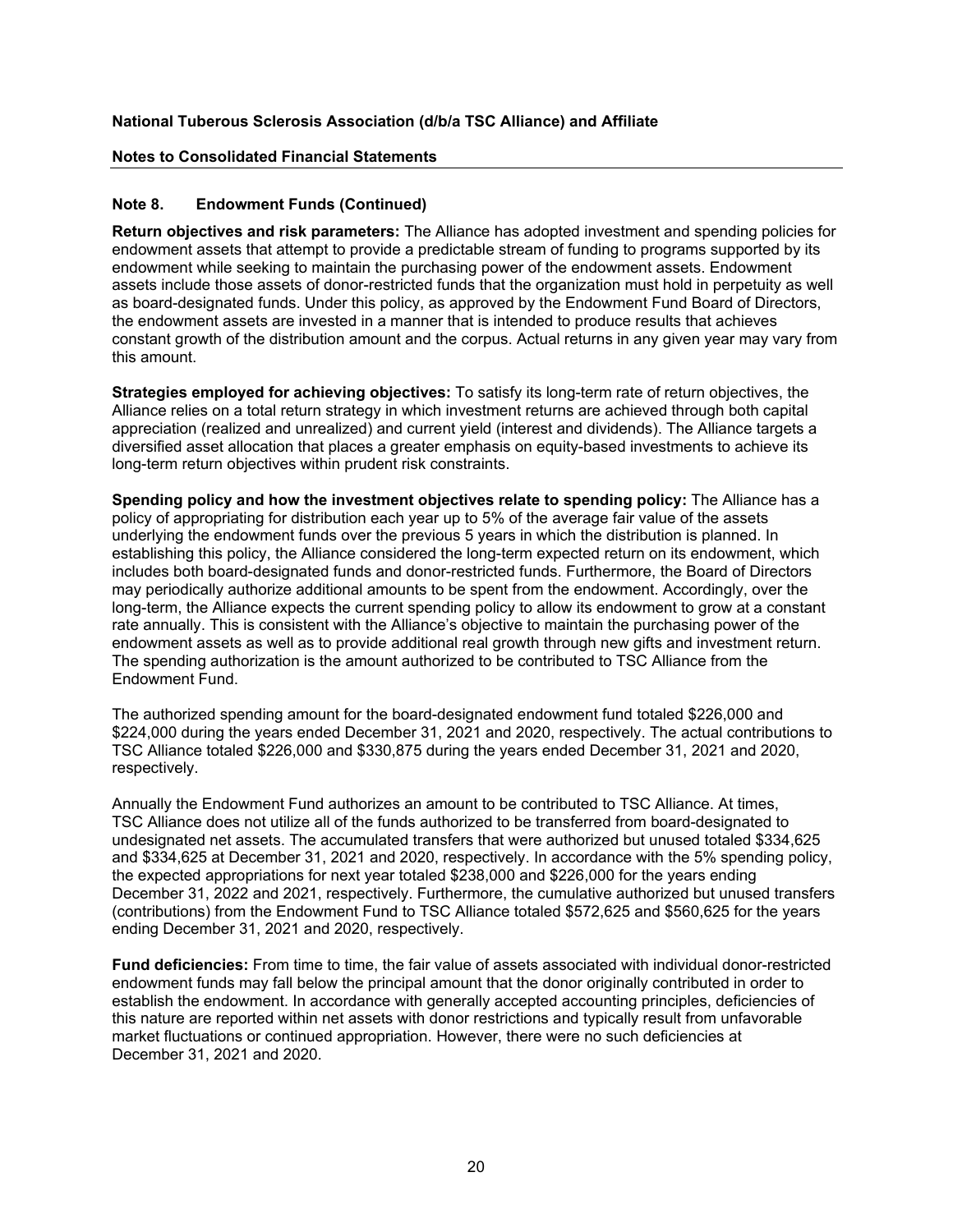# **Notes to Consolidated Financial Statements**

# **Note 8. Endowment Funds (Continued)**

Endowment funds consisted of the following at December 31, 2021:

|                                      | Without                                  | <b>With Donor Restrictions</b> |                                     |                |                               |  |  |
|--------------------------------------|------------------------------------------|--------------------------------|-------------------------------------|----------------|-------------------------------|--|--|
|                                      | Donor                                    | Available for                  | Held in                             |                | Endowment                     |  |  |
|                                      | Restrictions                             | Appropriation                  | Perpetuity                          | Total          | <b>Funds</b>                  |  |  |
| Board-designated<br>Donor-restricted | \$ 5,676,477<br>$\overline{\phantom{0}}$ | S<br>۰.<br>133.491             | $\overline{\phantom{a}}$<br>879.444 | ۰<br>1,012,935 | 5.676.477<br>SS.<br>1,012,935 |  |  |
|                                      | 5.676.477                                | 133.491                        | 879.444                             | 1,012,935      | 6.689.412                     |  |  |

Endowment funds consisted of the following December 31, 2020:

|                  | Without         | <b>With Donor Restrictions</b> |            |         |              |  |  |
|------------------|-----------------|--------------------------------|------------|---------|--------------|--|--|
|                  | Donor           | Available for                  | Held in    |         | Endowment    |  |  |
|                  | Restrictions    | Appropriation                  | Perpetuity | Total   | <b>Funds</b> |  |  |
|                  |                 |                                |            |         |              |  |  |
| Board-designated | 4,996,142<br>S. | ٠                              | ٠          | -       | 4,996,142    |  |  |
| Donor-restricted |                 | 17.935                         | 879.444    | 897.379 | 897.379      |  |  |
|                  | 4,996,142       | 17,935                         | 879.444    | 897,379 | 5,893,521    |  |  |

Changes in the endowment funds consisted of the following as of and for the year ended December 31, 2021:

|                                   |   | <b>With Donor Restrictions</b><br>Without |    |               |    |            |    |           |    | Total        |
|-----------------------------------|---|-------------------------------------------|----|---------------|----|------------|----|-----------|----|--------------|
|                                   |   | Donor                                     |    | Available for |    | Held in    |    |           |    | Endowment    |
|                                   |   | <b>Restrictions</b>                       |    | Appropriation |    | Perpetuity |    | Total     |    | <b>Funds</b> |
|                                   |   |                                           |    |               |    |            |    |           |    |              |
| Beginning                         | S | 4.996.142                                 | \$ | 17.935        | \$ | 879.444    | \$ | 897.379   | S. | 5,893,521    |
| Contributions                     |   | 110.140                                   |    |               |    |            |    |           |    | 110.140      |
| Net investment return             |   | 854.908                                   |    | 160.425       |    |            |    | 160.425   |    | 1,015,333    |
| Appropriations and transfers:     |   |                                           |    |               |    |            |    |           |    |              |
| Appropriation per spending policy |   | (226,000)                                 |    |               |    |            |    |           |    | (226,000)    |
| Program and supporting services   |   | (58,713)                                  |    | (44,869)      |    |            |    | (44, 869) |    | (103,582)    |
| Ending                            |   | 5,676,477                                 |    | 133,491       |    | 879,444    |    | 1,012,935 |    | 6,689,412    |

Changes in the endowment funds consisted of the following as of and for the year ended December 31, 2020:

|                                   |   | Without<br><b>With Donor Restrictions</b> |    |               |    |            |    |          |           | Total        |
|-----------------------------------|---|-------------------------------------------|----|---------------|----|------------|----|----------|-----------|--------------|
|                                   |   | Donor                                     |    | Available for |    | Held in    |    |          | Endowment |              |
|                                   |   | <b>Restrictions</b>                       |    | Appropriation |    | Perpetuity |    | Total    |           | <b>Funds</b> |
|                                   |   |                                           |    |               |    |            |    |          |           |              |
| <b>Beginning</b>                  | S | 5,036,361                                 | \$ | ٠             | \$ | 879.444    | \$ | 879.444  | \$        | 5,915,805    |
| Contributions                     |   | 54.645                                    |    |               |    |            |    |          |           | 54.645       |
| Net investment return             |   | 324.885                                   |    | 61.907        |    | -          |    | 61.907   |           | 386.792      |
| Appropriations and transfers:     |   |                                           |    |               |    |            |    |          |           |              |
| Appropriation per spending policy |   | (330,875)                                 |    |               |    |            |    |          |           | (330, 875)   |
| Program and supporting services   |   | (88,874)                                  |    | (43,972)      |    |            |    | (43,972) |           | (132,846)    |
| Ending                            |   | 4,996,142                                 |    | 17,935        |    | 879.444    |    | 897,379  | S         | 5,893,521    |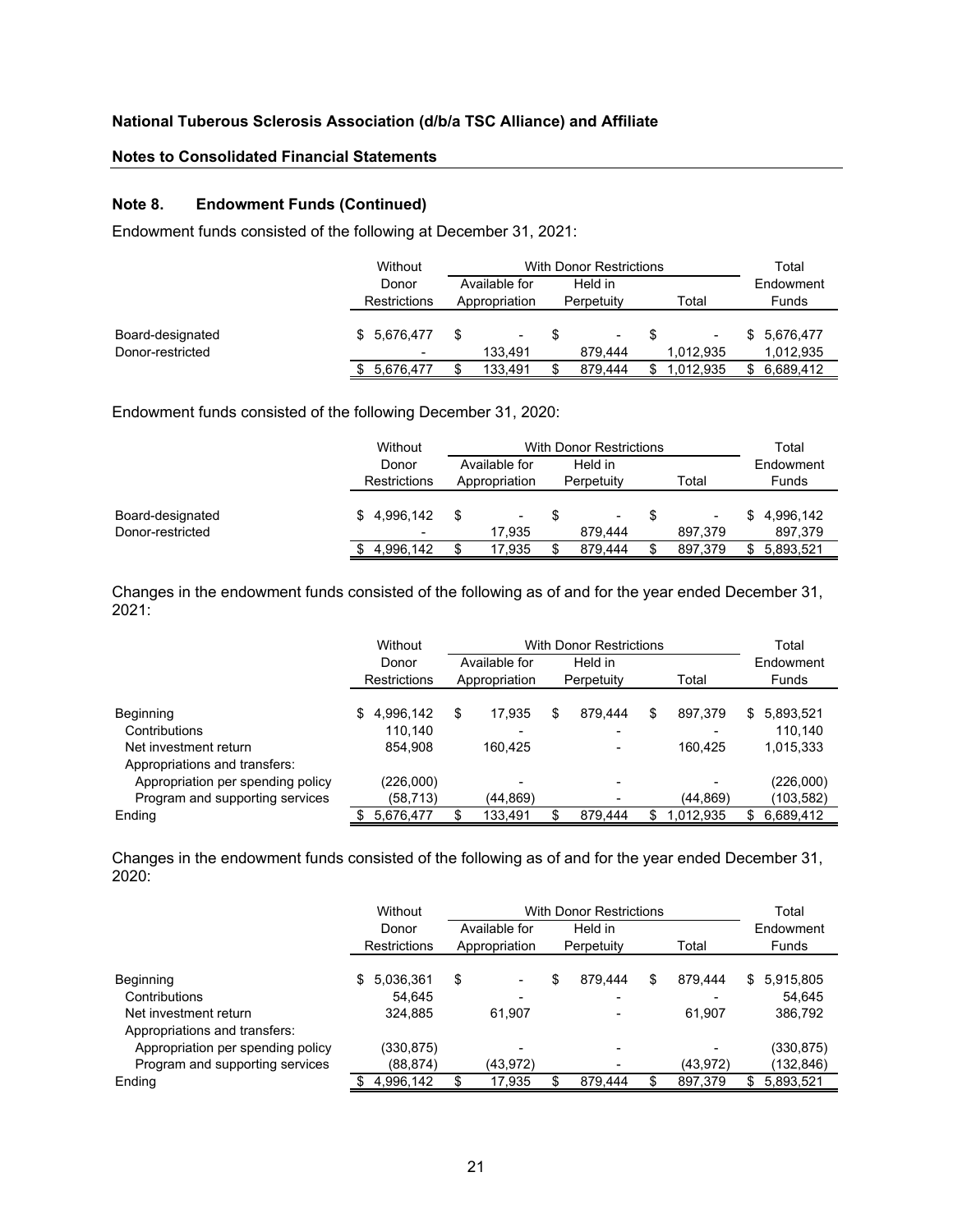#### **Notes to Consolidated Financial Statements**

## **Note 9. In-Kind Contributions**

**Recorded amounts:** Donated goods used for special events are included in the costs of direct benefit to donors and other than investment management fees, donated services are included in professional fees within supporting services in the accompanying consolidated financial statements. Donated services are recognized at fair value if the services: (a) create or enhance non-financial assets, or (b) require specialized skills, are performed by people with those skills, and would otherwise have been purchased by the Alliance.

Donated goods and services used for operations or special events are recognized as in-kind contributions in accordance with U.S. GAAP. Donated auction items are recorded at the amount of cash received from the auction. Donated auction items of value that have not been auctioned at the end of the year are accrued at their estimated fair value at year end as inventory and would be included in other assets in the consolidated statements of financial position. These items are adjusted for the cash received when auctioned. Donated goods are valued at their estimated fair value relating to the particular items received.

In-kind contributions consisted of the following for the years ended December 31, 2021 and 2020:

|                                |    | 2021   |   | 2020    |
|--------------------------------|----|--------|---|---------|
| Donated goods                  | \$ | 724    | S | 3,482   |
| Donated services:              |    |        |   |         |
| Research                       |    |        |   | 48,500  |
| Event and advertising services |    | 34,028 |   | 38,404  |
| Investment management fees     |    | 34,024 |   | 29,639  |
|                                | S  | 68,776 | S | 120,025 |

**Unrecorded amounts:** Many individuals volunteer their time and perform a variety of tasks that assist the Alliance with the administration of its programs. Without these volunteers, the Alliance would struggle to maintain the same level of program services. Although greatly appreciated by the Alliance, U.S. GAAP does not allow such services to be recorded in the consolidated financial statements because the criteria for recording donated services have not been met.

## **Note 10. Paycheck Protection Program Loans**

In April 2020, the Alliance obtained a loan totaling \$371,820, pursuant to the Paycheck Protection Program (PPP) under the Coronavirus Aid, Relief, and Economic Security Act (CARES Act) of March 27, 2020. The loan was scheduled to mature in April 2022 but was forgiven by the Small Business Administration (SBA) during the year ended December 31, 2020.

In March 2021, the Alliance obtained a second PPP loan totaling \$380,595. The loan was scheduled to mature in March 2026 but was forgiven by the SBA during the year ended December 31, 2021.

The Alliance elected to account for the PPP loans as conditional contributions in accordance with ASC 958-605. Upon receiving formal notification of forgiveness from the SBA, the PPP loans became unconditional contributions. Therefore, the Alliance recognized the contributions on the consolidated statements of activities totaling \$380,595 and \$371,820 during the years ended December 31, 2021 and 2020, respectively.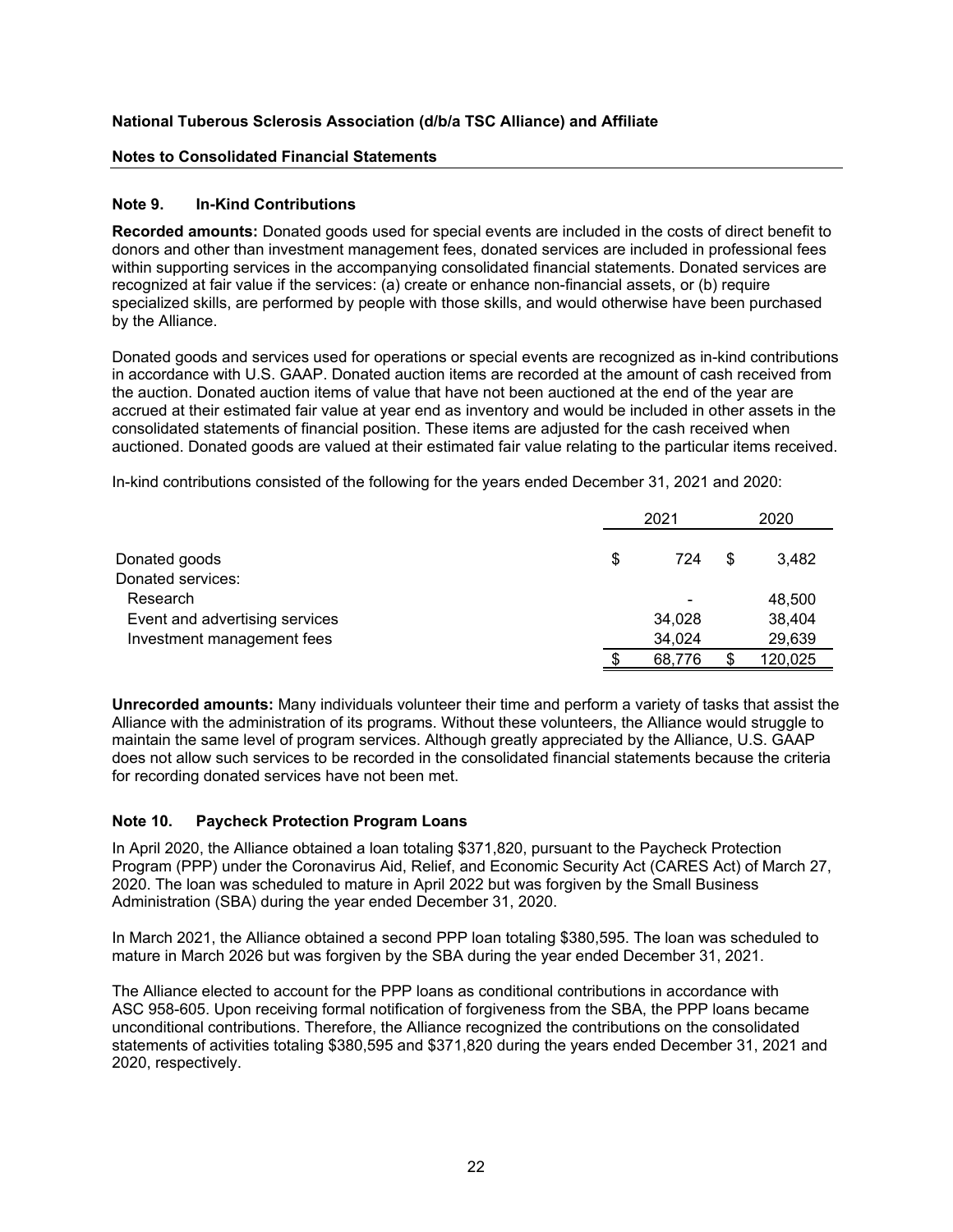#### **Notes to Consolidated Financial Statements**

#### **Note 11. Allocation of Joint Costs**

The Alliance incurred joint costs relating to the Family services program. This program service activity, specifically the series of Step Forward to Cure TSC Walks, included both program content and appeals for contributions. Therefore, joint costs allocated between program and supporting services totaled \$33,150 and \$66,240 during the years ended December 31, 2021 and 2020, respectively.

Joint costs were allocated to the following activities for the years ended December 31, 2021 and 2020:

|                                       | 2021                   |    | 2020             |  |
|---------------------------------------|------------------------|----|------------------|--|
| <b>Family services</b><br>Fundraising | \$<br>16.575<br>16.575 | \$ | 33,120<br>33,120 |  |
|                                       | \$<br>33,150           | S  | 66,240           |  |

#### **Note 12. Professional Fees**

Professional fees consisted of the following for the years ended December 31, 2021 and 2020:

|                                                         | 2021<br>2020  |    |         |
|---------------------------------------------------------|---------------|----|---------|
|                                                         |               |    |         |
| Professional fundraising consulting                     | \$<br>189,113 | \$ | 213,750 |
| Marketing consulting                                    | 155,698       |    | 170,130 |
| Government relations consulting                         | 112,980       |    | 112,980 |
| Legal fees                                              | 53,261        |    | 26,097  |
| Website                                                 | 46,027        |    | 26,843  |
| Audit and tax preparation fees                          | 33,419        |    | 34,189  |
| Recruiting and payroll fees                             | 19,698        |    | 4,917   |
| Other consulting (includes cybersecurity study in 2020) | 19,515        |    | 39,684  |
| Events production consulting                            | 10,000        |    | 32,500  |
|                                                         | 639,711       | \$ | 661,090 |

## **Note 13. Retirement Plan**

The Alliance maintains a defined contribution 401(k) retirement plan for all employees who have met certain eligibility requirements. The plan requires employer contributions equal to 3% of the participating employees' eligible compensation. The Alliance's contributions to the plan totaled \$60,399 and \$56,884 for the years ended December 31, 2021 and 2020, respectively.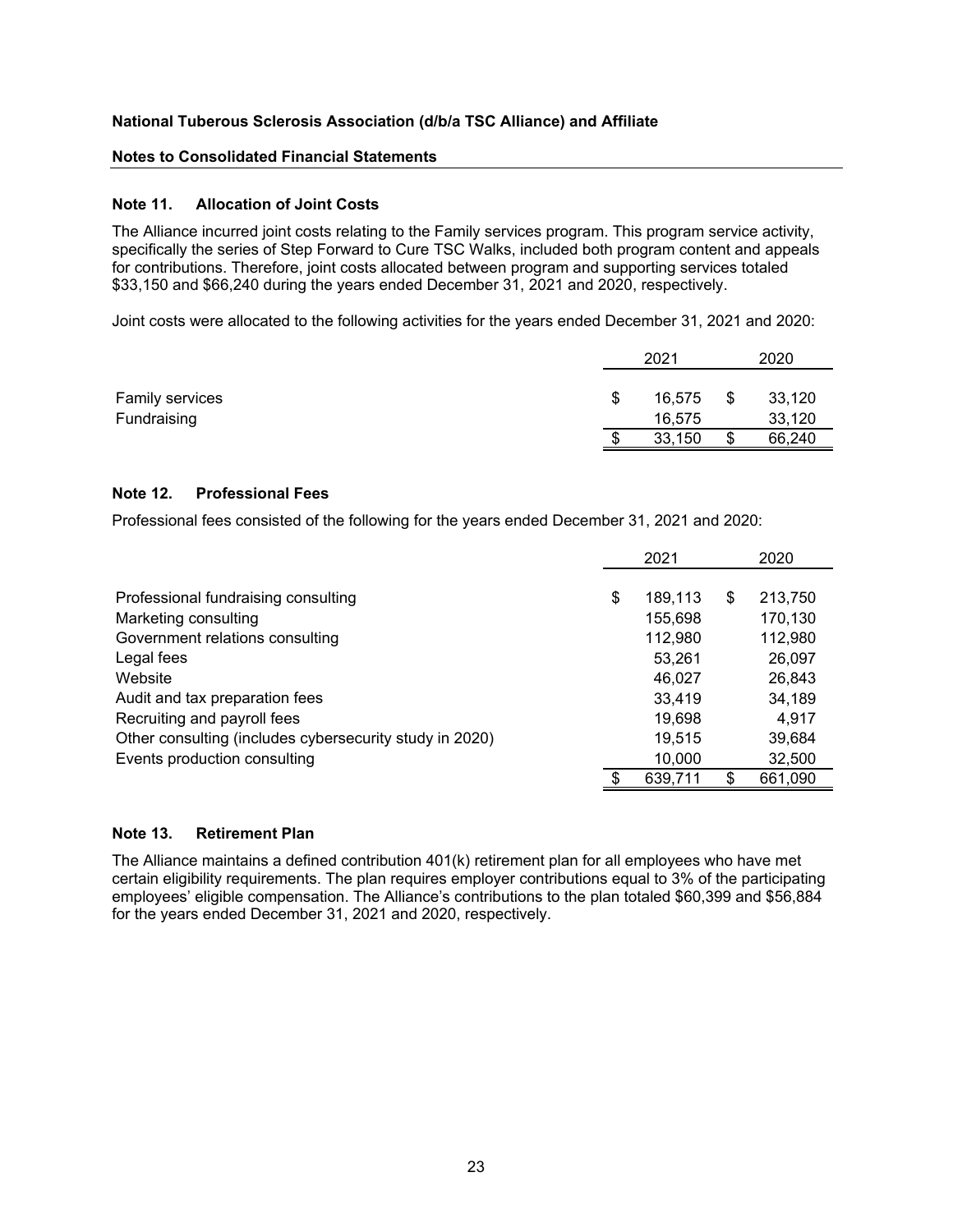## **Notes to Consolidated Financial Statements**

## **Note 14. Related Party Transactions**

**Board of Directors:** The Alliance has authorized research grants and natural history database charges to institutions at which certain members of the Board of Directors are employed. In accordance with the Alliance's conflict of interest policy, these relationships are disclosed to all persons charged with responsibility for approving the transactions and the director or officer must recuse themselves from participation in discussion, approvals or votes on such transactions. Grants and natural history database charges provided to such institutions totaled \$257,213 and \$222,679 during the years ended December 31, 2021 and 2020, respectively.

**Affiliates:** TSC Alliance has a Global Alliance Affiliation Agreement with several parties (TSC Alliance of Israel, Hungarian Foundation for Tuberous Sclerosis, TS Canada ST, TSC Alliance of Mexico, TSC Alliance Foundation (Thailand) and TSC Alliance of India). The affiliation agreements stipulate certain rights, benefits, and obligations of both parties. Each affiliate has a separate governing board and the Alliance does not have the ability to appoint a majority interest in any affiliate's governing board. Thus, the affiliates are not included in the accompanying consolidated financial statements.

# **Note 15. Operating Leases**

**Operating lease (801 Roeder Road):** The Alliance had an operating lease office space at 801 Roeder Road which expired on March 31, 2020. Related to the implementation of ASC 842 on January 1, 2020, this operating lease did not have a material impact on the Alliance's consolidated financial statements.

**Operating lease (8737 Colesville Road):** The Alliance signed an operating lease for office space at 8737 Colesville Road with a lease commencement date of April 1, 2020 and an expiration date of March 31, 2031. The Alliance has no plans to terminate the operating lease early. The operating lease includes a rent abatement for month 1 through month 12, with rent commencing on April 1, 2021 and an escalation clause that adjusts annual base rentals. The lease also indicated that real estate taxes and operating expenses would be passed through and not included in base rentals. In addition, the landlord provided a build-out allowance totaling \$414,048 as an incentive to lease the office space. In accordance with ASC 842, U.S. GAAP requires that an operating lease right of use asset be recorded equal to the present value of the operating lease payments, net of the tenant improvement allowance which totaled \$875,703 on April 1, 2020. The operating lease right of use asset is amortized on a straight-line basis over the term of the operating lease, net of the amortization of the interest related to the present value of the operating lease payments. U.S. GAAP also requires that the net present value of all lease payments over the term of the lease be recorded as an operating lease liability, which was determined over the entire term of the lease since the Alliance does not plan to terminate the lease early. The discount rate used for the calculation of the net present value of the operating lease liability approximated an incremental borrowing rate which was 4.75%. The net present value of operating lease payments totaled \$1,289,751 on April 1, 2020. The weighted average remaining lease term was 9.25 and 10.25 years at December 31, 2021 and 2020, respectively, and the weighted average discount rate was 4.75%. The operating lease right of use asset, net of amortization, totaled \$833,830 and \$778,371 at December 31, 2021 and 2020, respectively. The operating lease liability totaled \$1,336,433 and \$1,285,691 at December 31, 2021 and 2020, respectively.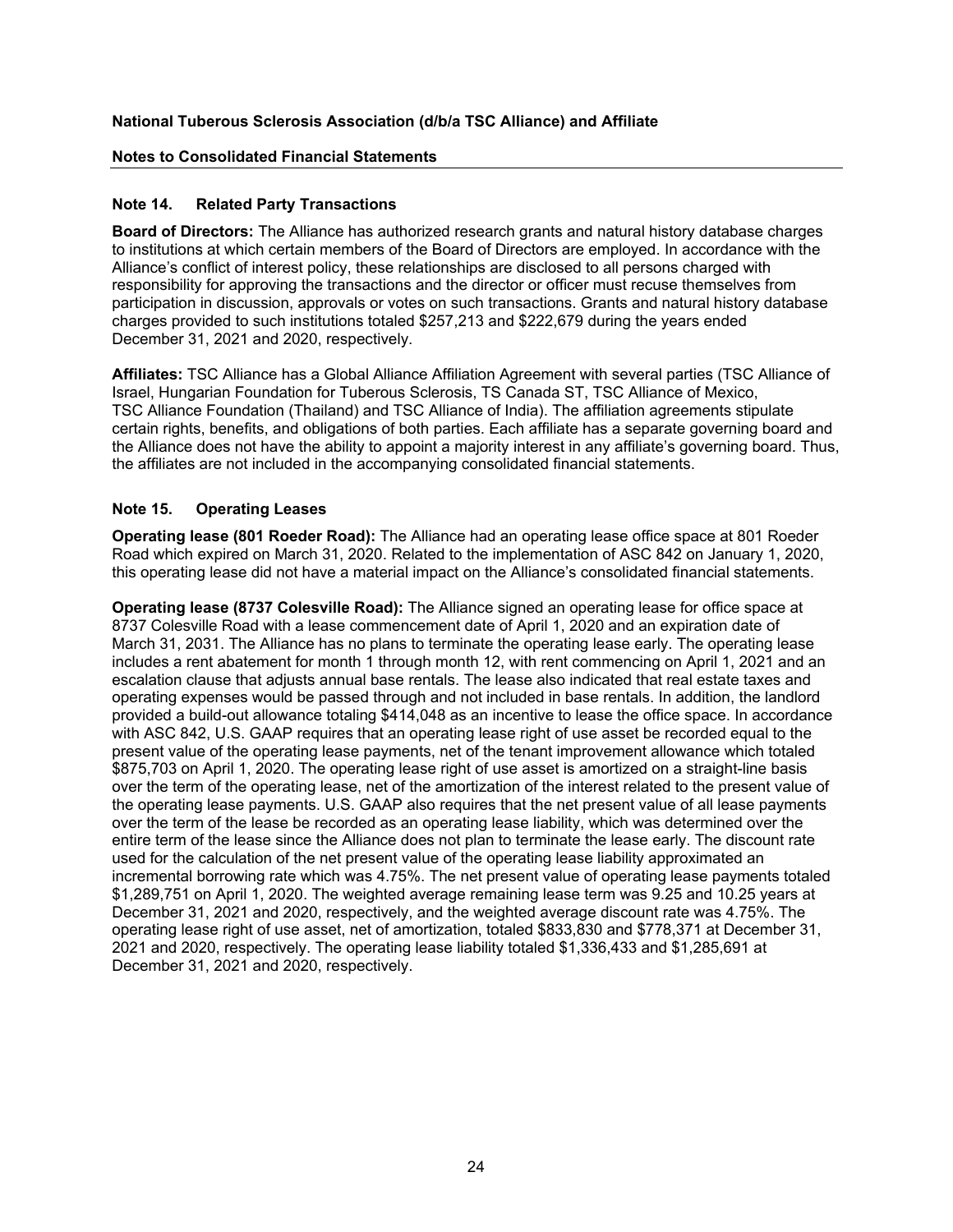# **Notes to Consolidated Financial Statements**

# **Note 15. Operating Leases (Continued)**

The maturity analysis of future payments along with a reconciliation to the operating lease liability for 8737 Colesville Road is as follows:

| Years ending December 31:     |     |           |
|-------------------------------|-----|-----------|
| 2022                          | \$  | 154,258   |
| 2023                          |     | 158,501   |
| 2024                          |     | 162,859   |
| 2025                          |     | 167,338   |
| 2026                          |     | 171,940   |
| Thereafter                    |     | 784,595   |
|                               |     | 1,599,491 |
| Discount to net present value |     | (313,800) |
|                               | \$. | 1,285,691 |

Rent expense, including operating pass through costs, related to operating leases consisted of the following for the years ended December 31, 2021 and 2020:

|                                                                             | 2021 |                           |      | 2020             |
|-----------------------------------------------------------------------------|------|---------------------------|------|------------------|
| Operating lease (8737 Colesville Road)<br>Operating lease (801 Roeder Road) |      | 128.139<br>$\blacksquare$ | - \$ | 88.555<br>30.788 |
|                                                                             |      | 128.139                   |      | 119,343          |

# **Note 16. Commitments and Contingencies**

**Grant commitments:** The Alliance's Board of Directors has authorized research grants totaling \$924,747 and \$768,726 as of December 31, 2021 and 2020, respectively. The research grants extend through 2023 and payment of the grants to awardees is contingent upon: (1) a positive review by the Grant Review Committee and (2) sufficient funding availability in the year of the research grant. Therefore, these grants are considered to be conditional and, as such, no liability has been recorded for these grants. However, the grant commitments have been included within board-designated net assets and, if the contingencies are met, will be payable as follows:

| Years ending December 31: |      |         |
|---------------------------|------|---------|
| 2022                      | S.   | 643,585 |
| 2023                      |      | 281,162 |
|                           | - \$ | 924.747 |

**Hotel contracts:** The Alliance has entered into agreements with hotels to provide conference facilities and room accommodations for future conferences. The agreements contain various attrition clauses whereby the Alliance may be liable for liquidated damages in the event of cancellation or lower than anticipated attendance. However, the Alliance's management does not believe that any material losses will be incurred under the hotel contracts.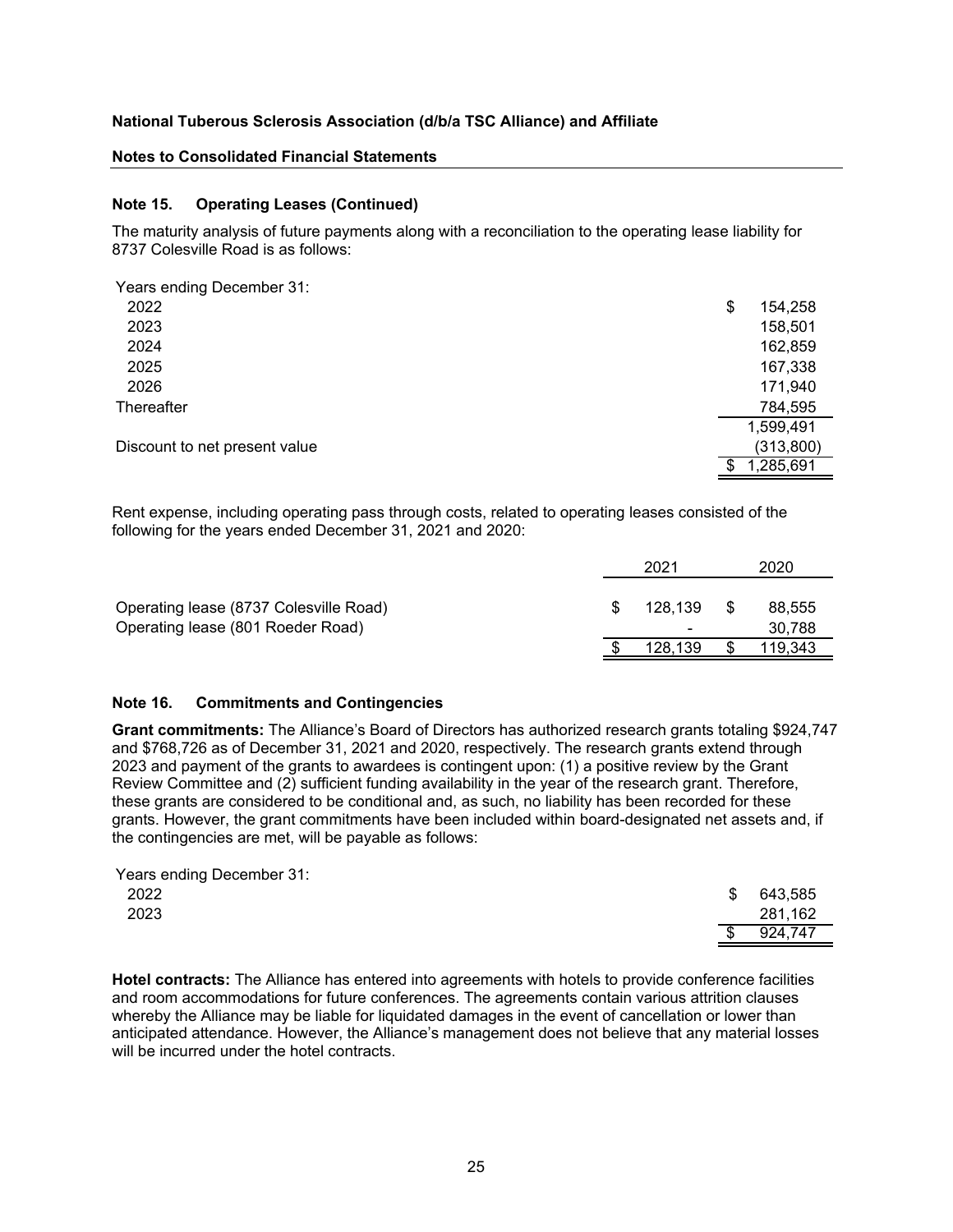## **Notes to Consolidated Financial Statements**

## **Note 16. Commitments and Contingencies (Continued)**

**Employment contract:** The Alliance has an employment contract with its President and CEO. Under the terms of the agreement, the Alliance may agree to pay severance upon termination of the employee. The amount of severance that may be agreed upon will take into account years of service and circumstances of separation.

**PPP loans:** The SBA has the right to audit recipients of PPP loans for up to six years from the date of forgiveness. However, management does not believe a material risk exists related to the SBA's right to audit.

**COVID-19 pandemic:** On January 30, 2020, the World Health Organization declared the outbreak of the coronavirus (COVID-19) a "Public Health Emergency of International Concern" and, on March 11, 2020, declared it to be a pandemic. Actions taken around the world to help mitigate the spread of COVID-19 include restrictions on travel, quarantines in certain areas and forced closures for certain types of public places and businesses. COVID-19 and actions taken to mitigate it have had and are expected to continue to have an adverse impact on the economies and financial markets of many countries, including the geographical area in which the Alliance operates. It is unknown how long these conditions will last and what the complete financial affect will be to the Alliance and it is reasonably possible that the Alliance is vulnerable to the risk of a near-term severe impact.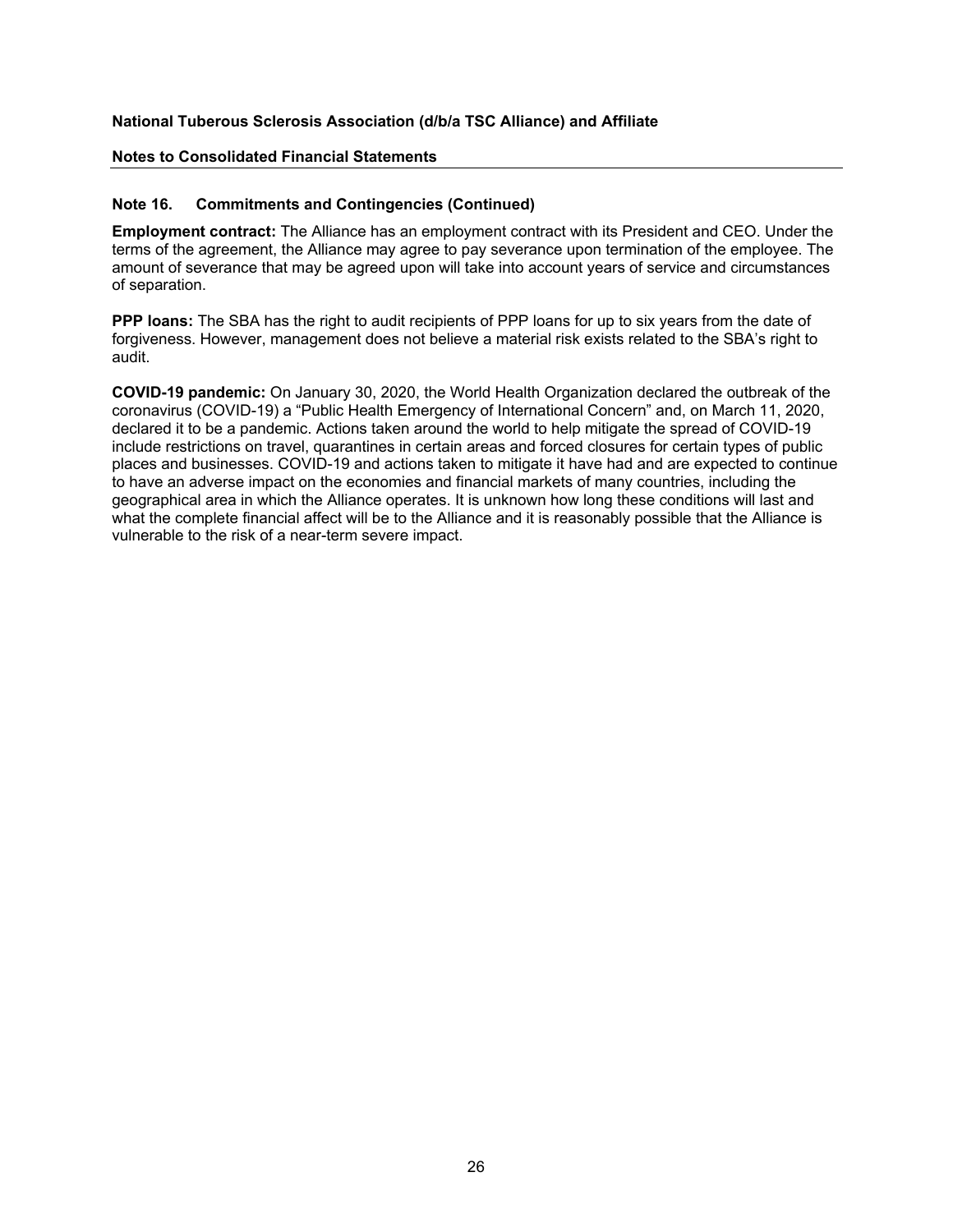

**RSM US LLP** 

#### **Independent Auditor's Report on the Supplementary Information**

Board of Directors National Tuberous Sclerosis Association (d/b/a TSC Alliance)

We have audited the consolidated financial statements of National Tuberous Sclerosis Association (d/b/a TSC Alliance) and Affiliate (the Alliance) as of and for the years ended December 31, 2021 and 2020 and have issued our report thereon dated April 8, 2022, which contained an unmodified opinion on those consolidated financial statements. See pages 1 and 2. Our audits were conducted for the purpose of forming an opinion on the consolidated financial statements as a whole. The consolidating information on the following pages is presented for purposes of additional analysis of the consolidated financial statements rather than to present the financial position, changes in net assets and cash flows of the individual entities and it is not a required part of the consolidated financial statements. Such information is the responsibility of management and was derived from and relates directly to the underlying accounting and other records used to prepare the consolidated financial statements. The consolidating information has been subjected to the auditing procedures applied in the audits of the consolidated financial statements and certain additional procedures, including comparing and reconciling such information directly to the underlying accounting and other records used to prepare the consolidated financial statements or to the consolidated financial statements themselves, and other additional procedures in accordance with auditing standards generally accepted in the United States of America. In our opinion, the consolidating information is fairly stated in all material respects in relation to the consolidated financial statements as a whole.

RSM US LLP

Washington, D.C. April 8, 2022

THE POWER OF BEING UNDERSTOOD AUDIT | TAX | CONSULTING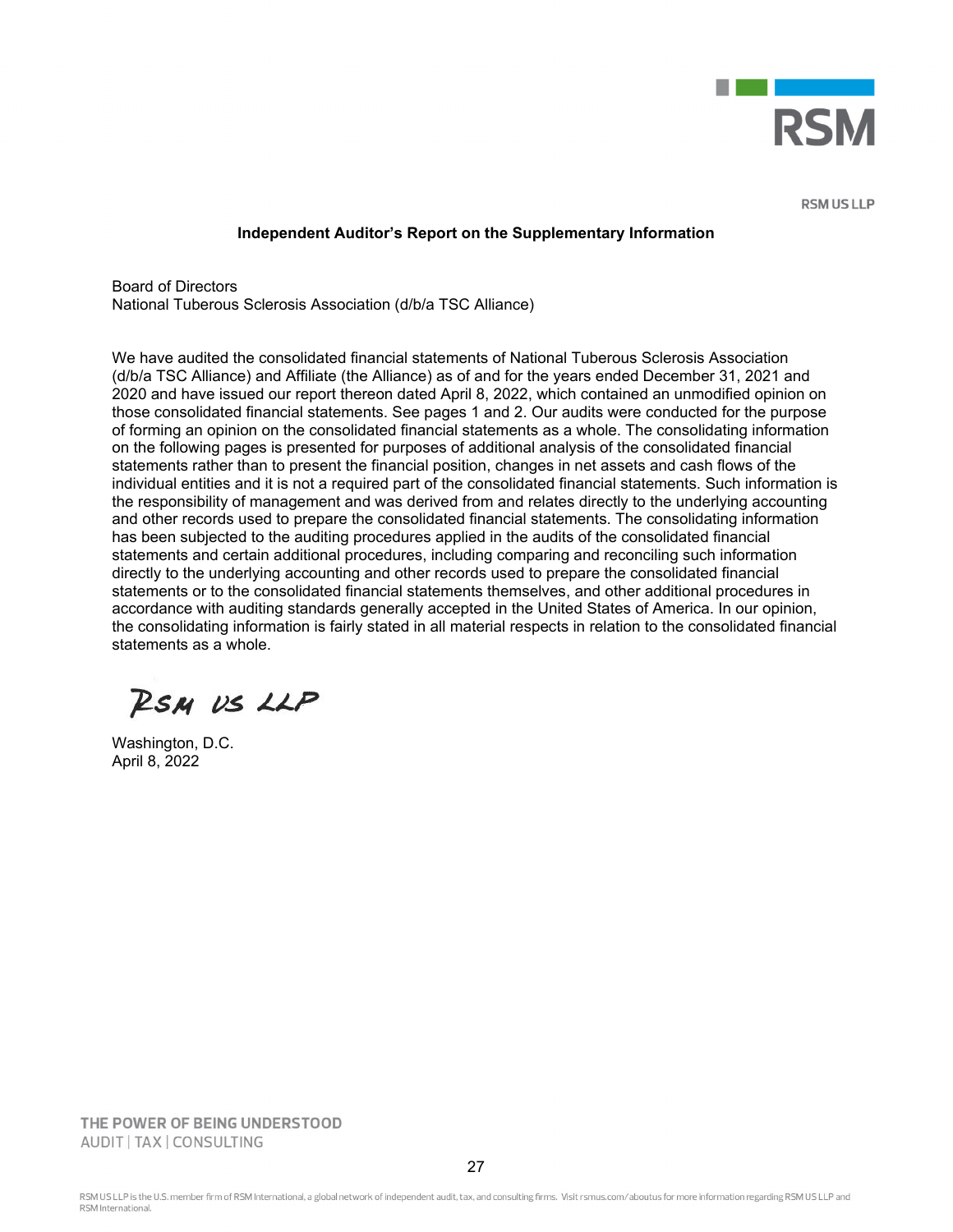# **Consolidating Statement of Financial Position December 31, 2021**

|                                             |    | <b>TSC Alliance</b> | <b>Endowment</b> | <b>Eliminations</b> | <b>Total</b>       |  |
|---------------------------------------------|----|---------------------|------------------|---------------------|--------------------|--|
| <b>Assets</b>                               |    |                     |                  |                     |                    |  |
| Cash and cash equivalents                   | \$ | 2,701,765           | \$<br>141,504    | \$                  | \$<br>2,843,269    |  |
| Investments                                 |    |                     | 6,691,013        |                     | 6,691,013          |  |
| Due from affiliate                          |    |                     | 3,342            | (3, 342)            |                    |  |
| Accounts receivable                         |    | 99,173              |                  |                     | 99,173             |  |
| Promises to give, net                       |    | 2,698,495           |                  |                     | 2,698,495          |  |
| Prepaid expenses and other assets           |    | 620,148             |                  |                     | 620,148            |  |
| Interest in net assets of affiliate         |    | 6,711,748           |                  | (6,711,748)         |                    |  |
| Operating lease right of use asset, net     |    | 778,371             |                  |                     | 778,371            |  |
| Property and equipment, net                 |    | 437,169             |                  |                     | 437,169            |  |
| <b>Total assets</b>                         |    | 14,046,869          | \$<br>6,835,859  | \$<br>(6,715,090)   | \$<br>14, 167, 638 |  |
| <b>Liabilities and Net Assets</b>           |    |                     |                  |                     |                    |  |
| Liabilities:                                |    |                     |                  |                     |                    |  |
| Accounts payable and accrued expenses       | \$ | 181,564             | \$<br>4.446      | \$                  | \$<br>186,010      |  |
| Due to affiliate                            |    | 3,342               |                  | (3, 342)            |                    |  |
| Accrued compensation                        |    | 290,487             |                  |                     | 290,487            |  |
| Deferred revenue                            |    | 676,798             |                  |                     | 676,798            |  |
| Operating lease liability, net              |    | 1,285,691           |                  |                     | 1,285,691          |  |
| Gift annuity obligations, net               |    |                     | 119,665          |                     | 119,665            |  |
| <b>Total liabilities</b>                    |    | 2,437,882           | 124,111          | (3, 342)            | 2,558,651          |  |
| Net assets:                                 |    |                     |                  |                     |                    |  |
| Without donor restrictions:                 |    |                     |                  |                     |                    |  |
| Undesignated (deficit)                      |    | (20, 618)           |                  |                     | (20, 618)          |  |
| Board-designated                            |    | 6,601,224           | 5,676,477        | (5,676,477)         | 6,601,224          |  |
| Total net assets without donor restrictions |    | 6,580,606           | 5,676,477        | (5,676,477)         | 6,580,606          |  |
| With donor restrictions                     |    | 5,028,381           | 1,035,271        | (1,035,271)         | 5,028,381          |  |
| <b>Total net assets</b>                     |    | 11,608,987          | 6,711,748        | (6,711,748)         | 11,608,987         |  |
| <b>Total liabilities and net assets</b>     | \$ | 14,046,869          | \$<br>6,835,859  | \$<br>(6,715,090)   | \$<br>14, 167, 638 |  |